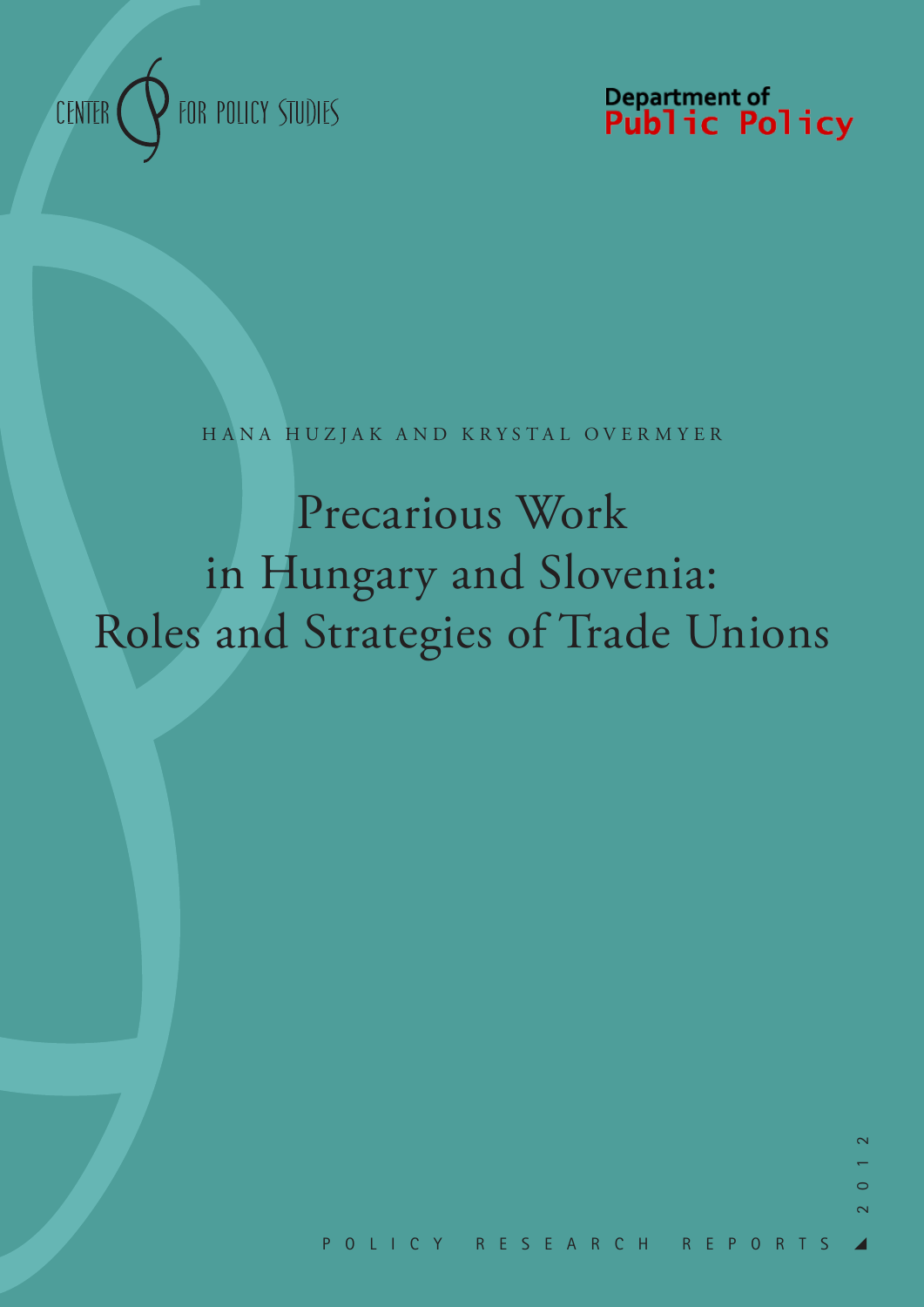## ABOUT THE PROJECT

This study was commissioned by the Central European Labour Studies Institute. It was conducted and recognized in partial fulfillment for the "Policy Labs" course within the Department of Public Policy at Central European University. Policy Labs are part of the MA curriculum. They give an opportunity for small teams to work for external clients producing and presenting policy relevant research that will be used for advocacy, assessment and development. Clients are civic organizations, donors, research centers and international organizations. The Policy Lab focusing on this project was mentored by Achim Kemmerling, Associate Professor at the Central Europen University's Department of Public Policy.

## ABOUT THE PAPER SERIES

Policy Research Reports are occasional studies that provide support or background information for wider research projects. They include reviews of scientific literature, state of the art reports, and country studies. They are works in progress and offer practical combinations of academic and policy writing.

Hana Huzjak and Krystal Overmyer were students in the Master of Arts program of the Department of Public Policy at Central European University during the 2011-2012 Academic Year.

The views in this report are the authors' own and do not necessarily reflect those of the Center for Policy Studies, Central European University, the Central European Labour Studies Institute or any its entities.

This text may be downloaded only for personal research purposes. Additional reproduction for other purposes, whether in hard copies or electronically, requires the consent of the author(s), editor(s). If cited or quoted, reference should be made to the full name of the author(s), editor(s), the title, the research project, the year and the publisher.

CENTER FOR POLICY STUDIES CENTRAL EUROPEAN UNIVERSITY

Nador utca 9 H–1051 Budapest, Hungary cps@ceu.hu http://cps.ceu.hu

© Central European University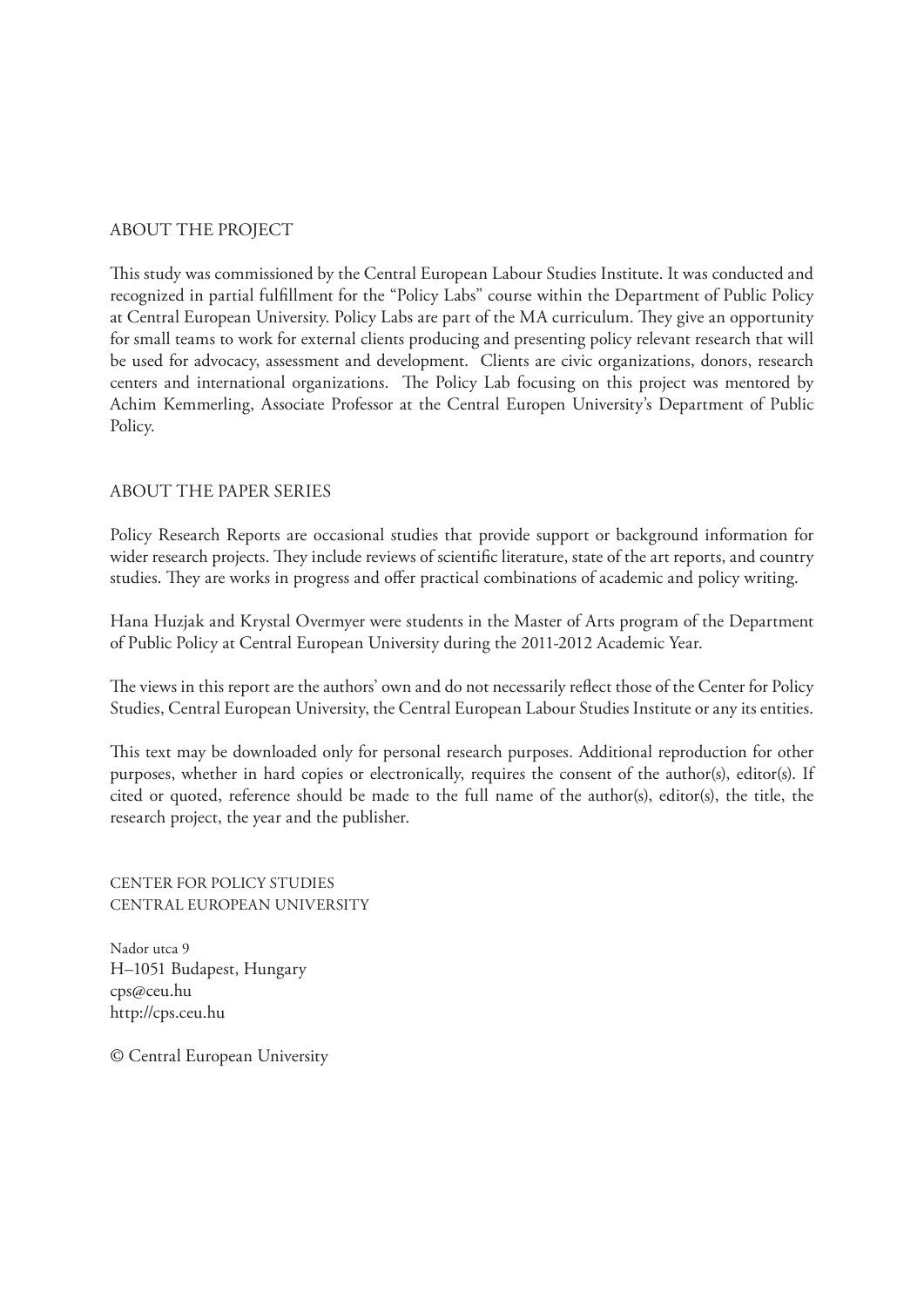# **Table of Contents**

| 2.2 Institutionalized Forms of Precarious Employment in Hungary and Slovenia5 |  |
|-------------------------------------------------------------------------------|--|
| 3. Trade Union Response to Precarious Employment in Hungary and Slovenia      |  |
|                                                                               |  |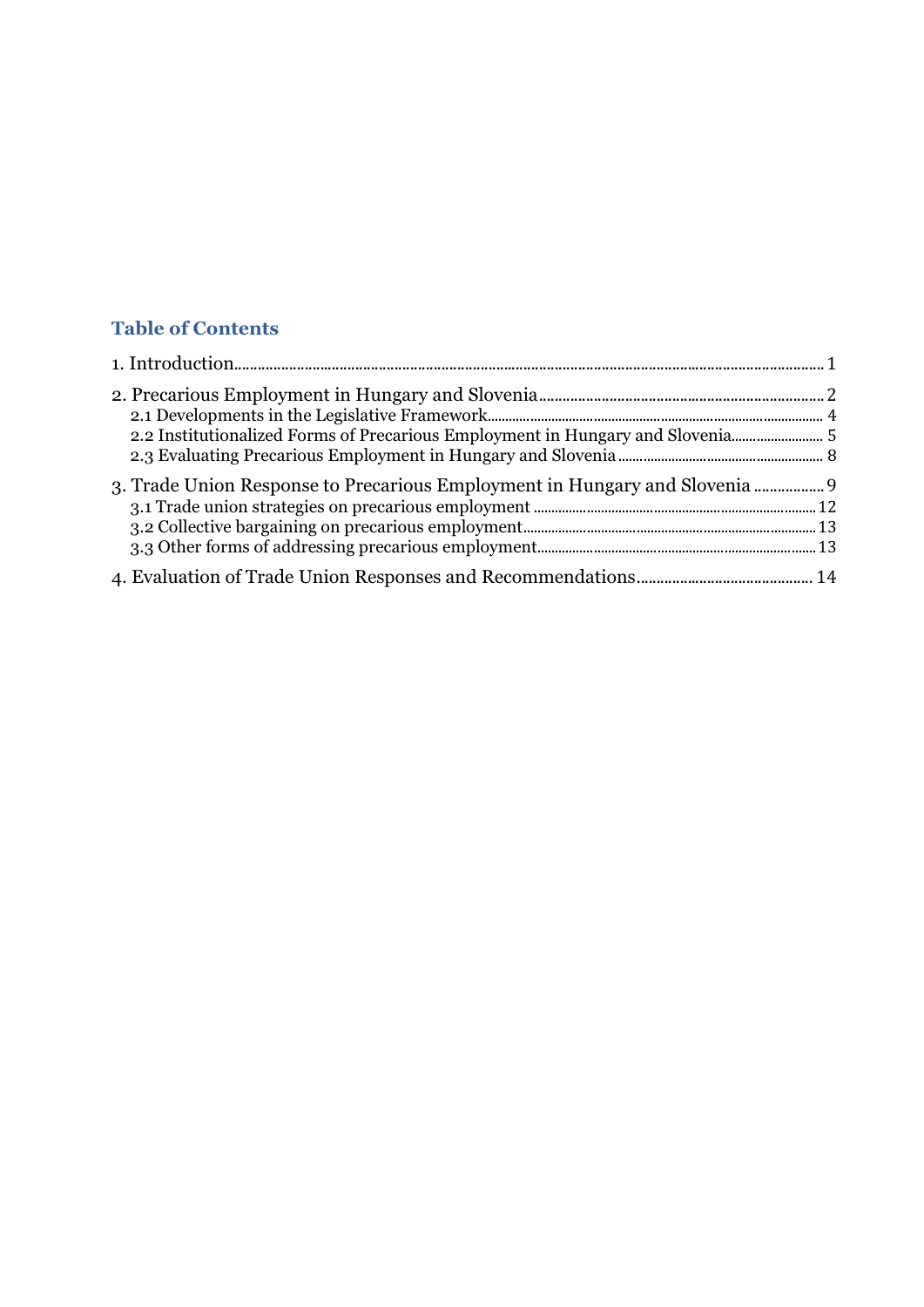## **1. Introduction**

Since the mid-1970s, economies across the globe have turned to nonstandard employment forms as a way to boost employment levels amid increasing competition among firms. Such precarious forms of employment, such as part-time, casual or seasonal, fixed-term or temporary agency work, have been utilized throughout Europe as tools to alleviate persistent unemployment and stagnating growth(Kalleberg 2000). The increasing incidence of alternative forms of employment have particular implications among the post-transition economies of Central and Eastern Europe (CEE), where labour unions often play a weaker role in civil society compared to their Western counterparts. In Hungary and Slovenia, among other CEE countries, legislative changes in the past decade have institutionalized and encouraged the proliferation of precarious work, giving employers more flexibility in determining the relationship between employer and part-time workers, fixed-term workers, temporary agency workers, casual or seasonal workers, and other types of precarious workers. While the increase of these types of employment is not necessarily problematic, the associated risk of precariousness – of lower wages, less employment stability, less access to further company-based training, and poverty in retirement – may create unjust costs to society(Seifert 2012). Legislative changes to deregulate the standard model of employment to allow for more precarious forms ultimately may lead to more workers who are more vulnerable(Tésits and Szenoradszki 2010).

Trade unions in CEE countries have responded to the growth of precarious work in diverse ways at multiple levels. This report describes the responses of trade unions to precarious employment in two CEE countries, Slovenia and Hungary,in the wake of the global financial crisis of 2008.In particular, this report examinesthe incidence of institutionalized forms of precarious employment in Slovenia and Hungary, and the strategies and instruments that trade unions utilize to address precarious employment.

Following the introduction, the report includes three major sections. The first section explores the labour market in Hungary and Slovenia, including recent legislative developments related to deregulation of standard employment forms and precarious employment. It also describes the types of precarious employment and their incidence in the two countries. The second section explores trade union responses to precarious employment based on interviews with labour experts and trade union representatives in both countries. The analysis in the final section reveals that while unions in both Hungary and Slovenia share a critical view of precarious employment and the risks it poses for both precarious workers and standard employees, their responses to such employment varies widely. In Slovenia, the main union confederation is responding to the issue of precarious work at the national level, but in Hungary, there is a lack of strategic response at the national level, and instead the issue is addressedin the context of temporary work agencies (TWA) at the sectorial level. This may be a result of the higher incidence of precarious work forms in Slovenia, which pushes the issue of precarious work higher on unions' agendas there.

Interestingly, trade unions in both countries – whether at the sectorial level or national level – experienced greater success in achieving their goals vis a vis precarious employment when engaging in two types of strategies: (i) inclusion, such as organizing precarious workers into unions; and (ii) separation of precarious workers as a distinct type of worker, including giving precarious workers special attention to support and meet their specific needs. In Hungary, trade unions at the company and sectorial levelhave influenced legislation dealing with one form of precarious employment, temporary agency work; unions view the promotion of temporary agency workers' rightsand the organization of those workers to also align with their interest of protecting the rights of standard employees, who form the bulk of union membership. In Slovenia, where precarious employment forms are found particularly in the construction, education, services and retail, and tourism sectors, unions are working to engage youth – who are disproportionately forced to accept these precarious forms – through the organization of a youth trade union.

Given the success of these strategies, the authors therefore recommend that trade unions focus their efforts on strategies of inclusion and separation to advance their agenda regarding precarious work.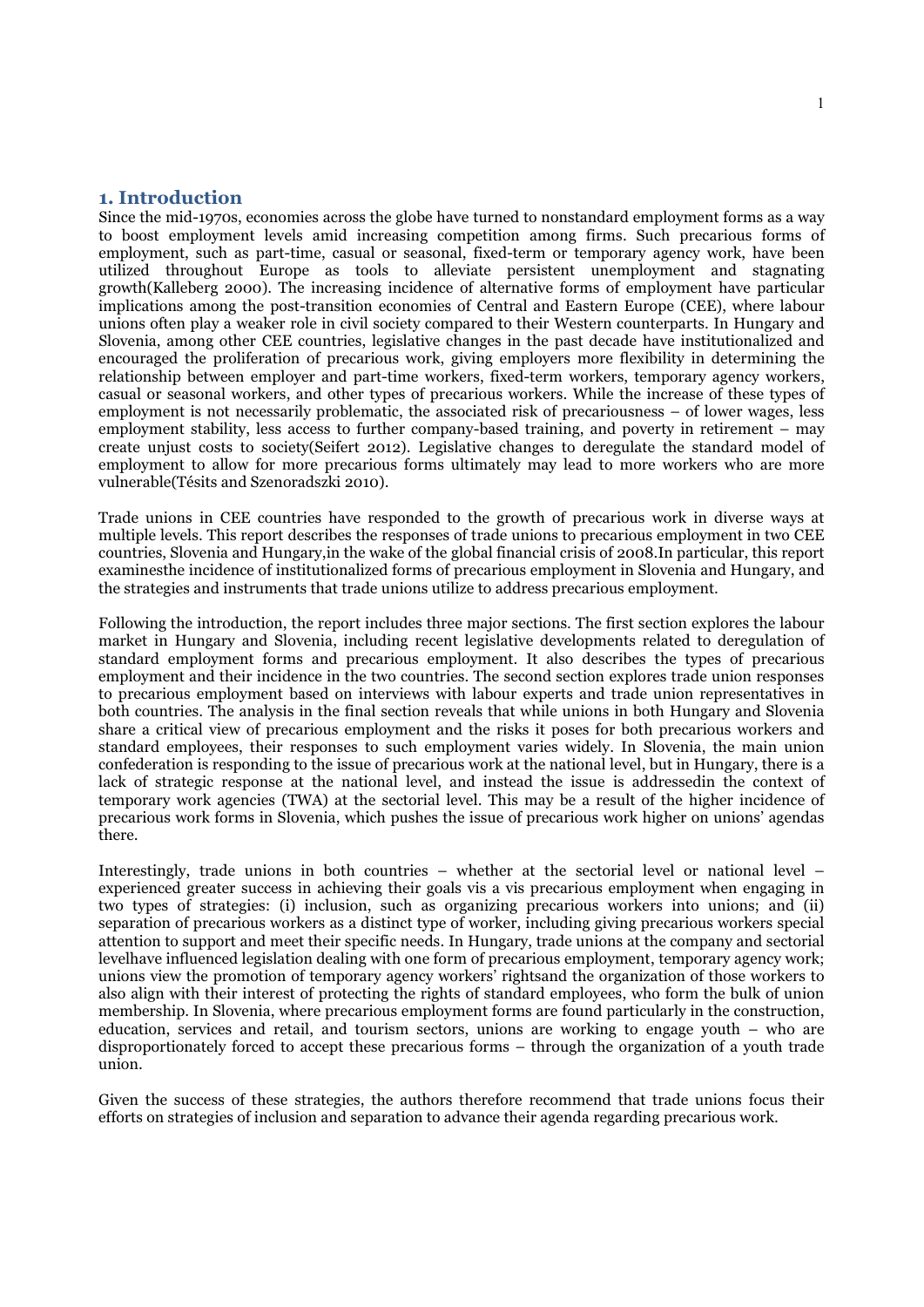#### **Methodology and Scientific Approach**

This report relies on qualitative data, collected from primary and secondary sources, to create a picture of precarious employment in Hungary and Slovenia and the strategies unions use to address such employment forms. Firstly, primary statistical data on employment and trade unions was collected from relevant databases, particularly the Eurostat and OECD databases.Additional evidence was gathered from the countries'labour codes as well as publications, media articles and press releases regarding union activity and labour code changes, especially from the OECD,Eurofound and International Labour Organization (ILO).

Secondly, as a result of the lack of secondary evidence on union activities regarding precarious work in both countries, the authors collected primary empirical evidence in April and May 2012 through personal interviews with labour experts and trade union representatives in both countries in a total of five interviews. Trade unions were selected based on their size and relevance to the issue of precarious work. In Hungary, interviews were conducted with representatives from the National Association of Hungarian Trade Unions (MSZOSZ - Magyar SzakszervezetekOrszágosSzövetsége), which is the dominant union outside of the state sector; and the Metalworkers Union (VASAS - VasasSzakszervezetiSzövetsés), which is a member of MSZOSZ. Additional evidenceon the Hungarian context was gathered from the testimony of academic experts and union representatives who participated in aMay 14, 2012, conference in Budapest, Hungary, on "Reconsidering atypical employment: Facts, motivations, opportunities and risks in East-Central Europe."In Slovenia, the authors interviewed a representative of the top union confederation, The Association of Free Trade Unions of Slovenia (ZSSS – ZvezaslobodnihsindikatovSlovenije), as well as an academic expert on Slovenian labour market issues. While an extensive number of interviews was beyond the scope of the investigation, the interviews that were completed shed insight on several instances in which unions are addressing the issue of precarious employment. All interviews were conducted in-person by the authors.

## **2. Precarious Employment in Hungary and Slovenia**

At 10 million people, Hungary boasts about five times the population of Slovenia. However, the countries share many similar characteristics; both countries experienced transition to democracy at roughly the same time (1989 and 1991, respectively), and both entered the European Union in 2004. However, Slovenia's 2011 GDP per capita, at \$27 560, is higher than Hungary's \$20 545.In 2010, more people in Hungary were at risk of poverty or social exclusion than in Slovenia (29.9 per cent and 18.3 per cent of the population, respectively); but both countries reported that only 5.3 per cent of the working population was at risk of poverty, lower than the EU-27 average of 8.5 per cent(Eurostat 2010).

The countries also show differences in workforce participation and trends in employment type over time. In 2011,Hungary reported an employment rate of 55.8 per centfor people between ages 15-64; at 64.4per cent, Slovenia's 2011 employment rate was nearly on par with the EU-27 rate of 64.3 per cent. In Hungary, the employment rate has risen a slight0.4 per cent from a decade ago, while in Slovenia it has grown by 0.6 per cent(OECD 2011c). In both countries, more women are working than a decade ago, with 50.6 per cent of women ages 15-64 employed in Hungary and 60.9 per cent in Slovenia(OECD 2011d, OECD 2011e).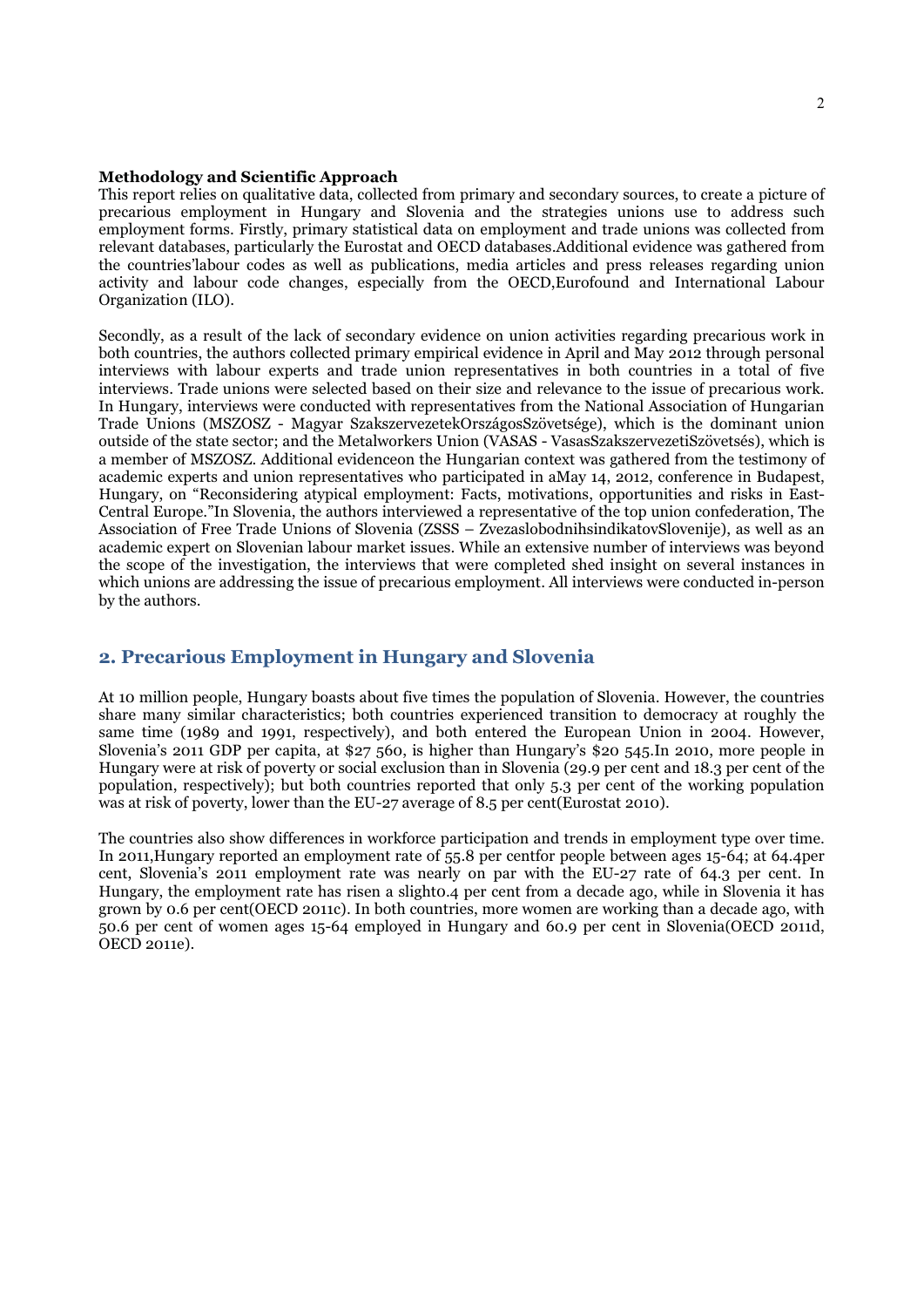



Source: (OECD 2011c)

Precarious employment can be defined as the obverse of the standard model of employment. Standard employment meets four criteria: it is permanent, contracts are open-ended, employees are fully integrated in the social security system, and the identity of the work and employment relationship is one between employee and employer(Seifert 2012). In contrast, alternative or precarious employment includes different characteristics: workmay be part-time (less than 35 hours per week), contracts are of fixed terms, and wages may be considered low-wage(Seifert 2012). Additional dimensions of precariousness include lower job security, limited or no social security entitlements, limited access to training, and other labour conditions less favourable than in standard employment(Kahancová and Martišková 2011).

While Hungary and Slovenia report relatively little change in employment rate in the last decade, the makeup of the labour market has changed significantly. Both countries have reported increases in the number of part-time workers, temporary agency workers, and fixed-term workers. Both countries have experienced structural economic shifts from manufacturing to service industries(Seifert 2012). In 2010, 59per cent of workers in Slovenia were employed in the service sector; in Hungary, 65 per cent worked in services(OECD 2011a). And in both countries, legislative changes have aimed to deregulate standard employment to address persistent high unemployment rates.



**Chart 2: Employment in service sector in Hungary and Slovenia (in %), 2000-2010**

For the purpose of comparison across several studied countries, this report considers two majorclusters of precarious employment stipulated by the labourcode and commonly found in the CEE labour markets: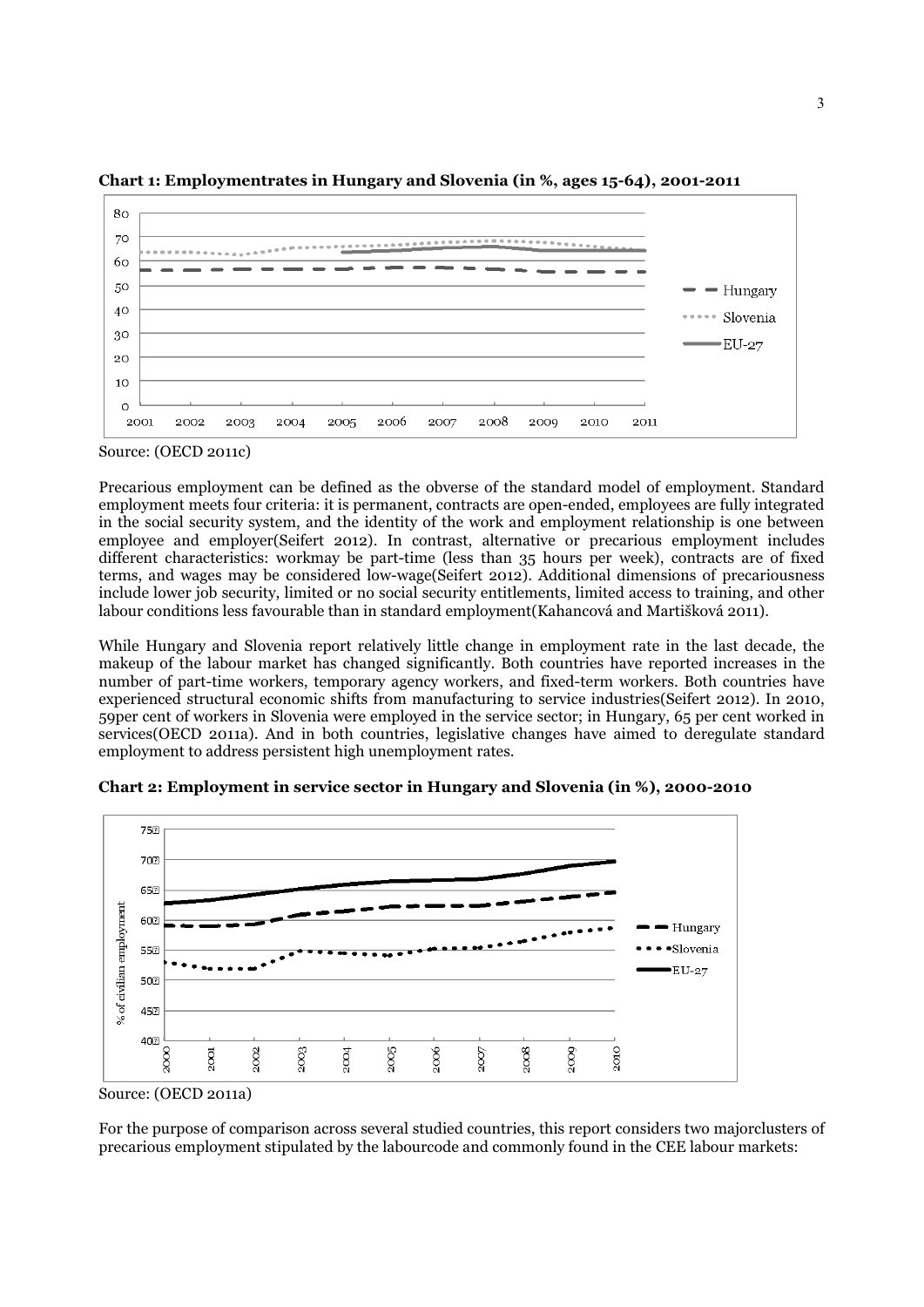- - Employment contracts (standard employment relationship): fixed-term employment, parttimeemployment, temporary agency work; and in Hungary, casual/seasonal work;
- - Work performed outside a formal employment relationship: dependent selfemployment,undeclared work.

The next section describes the legislative framework that regulates precarious employment.

### **2.1 Developments in the Legislative Framework**

The shift from manufacturing to service industries has occurred hand in hand with changesto the labour codes in both countries that institutionalized various precarious forms of employment. Broadly speaking, these legislative changes were aimed at loosening restrictions on regular employment to address persistent high unemployment by boosting demand in the labour market and creating more flexible ways of participation in the labour market(Seifert 2012). In Slovenia, the labour market is governed by the 2002 Employment Relationships Act (42/02) and its 2007 amendments (103/07), the 2006 Collective Agreements Act and the 2010 Minimum Wage Act. These laws guarantee a high level of employment protection in Slovenia, above the OECD average(Venn 2009).Interestingly, the rigidity of employment protection laws appears to have fuelledemployers' use of temporary contracts. Dismissal procedures for standard employees "can be burdensome, especially for collective redundancies, and severance payments are substantial for long-tenure workers" (OECD 2009: 16). Employers see temporary contracts as preferable to standard employment – thus increasing labour market segmentation.

In 2007, legislative changes were introducedin Slovenia to increase employment flexibility. Fixed-term contracts were liberalized, offering the possibility to extend the two-year limitation on fixed-term contracts for certain cases, such as project work and for management staff (Article 5, paragraph 3). Temporary work agency employment is generally accepted, but with a one-year limitation (OECD 2008b). Still, the OECD argues that these changes were too cautious, and in fact foster "excessive use of precarious forms of employmentto the detriment of young people who would prefer regular jobs" (OECD 2009: 57).The OECD further advised that future labour code changes specify termination procedures and stipulate a maximum level of severance payments with the objective to reduce the use of temporary contracts.

Compared to the high level of protection offered to regular employees, workers in precarious forms of employment in Slovenia have essentially no protection at all(Lukic 2012). Thisgap in protection has resulted in a segmented, two-tiered labour market characterized by full and strict employment protection for full-time workers on the one hand, and minimal protection for precarious workers on the other(Lukic 2012).

Hungary has experienced a similar flexibilization of itslabour code in recent years. In 2008, Hungary's level of employment protection was just below the OECD average(OECD 2011b). In general, the use of precarious forms of employment occurs less frequently than in other EU countries. The Hungarian labour code regulates fixed-term contracts, temporary agency work, casual and seasonal work and domestic work; casual work is the only form of precarious work that is exempted from employment protections including dismissals and severance.

In 2010, Hungary's current governmentintroduced significant amendments to the Labour Code aimed at bringing flexibility to the labour market and lowering the unemployment rate. The 2010 changes include an increase in annual overtime hours allowed, reduction of protection to employees on maternity leave, and an increase in probation periods from three months to six months, among other measures(Rindt and Krén 2010). Changes specific to precarious work regulatedthe registration fees paid by employers for casual and seasonal workers and domestic workers.

Experts from both countries noted the increase of precarious forms of work within certain demographic or sectorial categories. In Slovenia, the high cost of labour is a driving factor behind the increase in precarious work. In Hungary, institutionalized forms of precarious work such as casual/seasonal work, and work that is undeclared, create additional precariousness in the labour force.The increase of temporary work agencies also figured prominently in experts' assessment of precarious work in Hungary.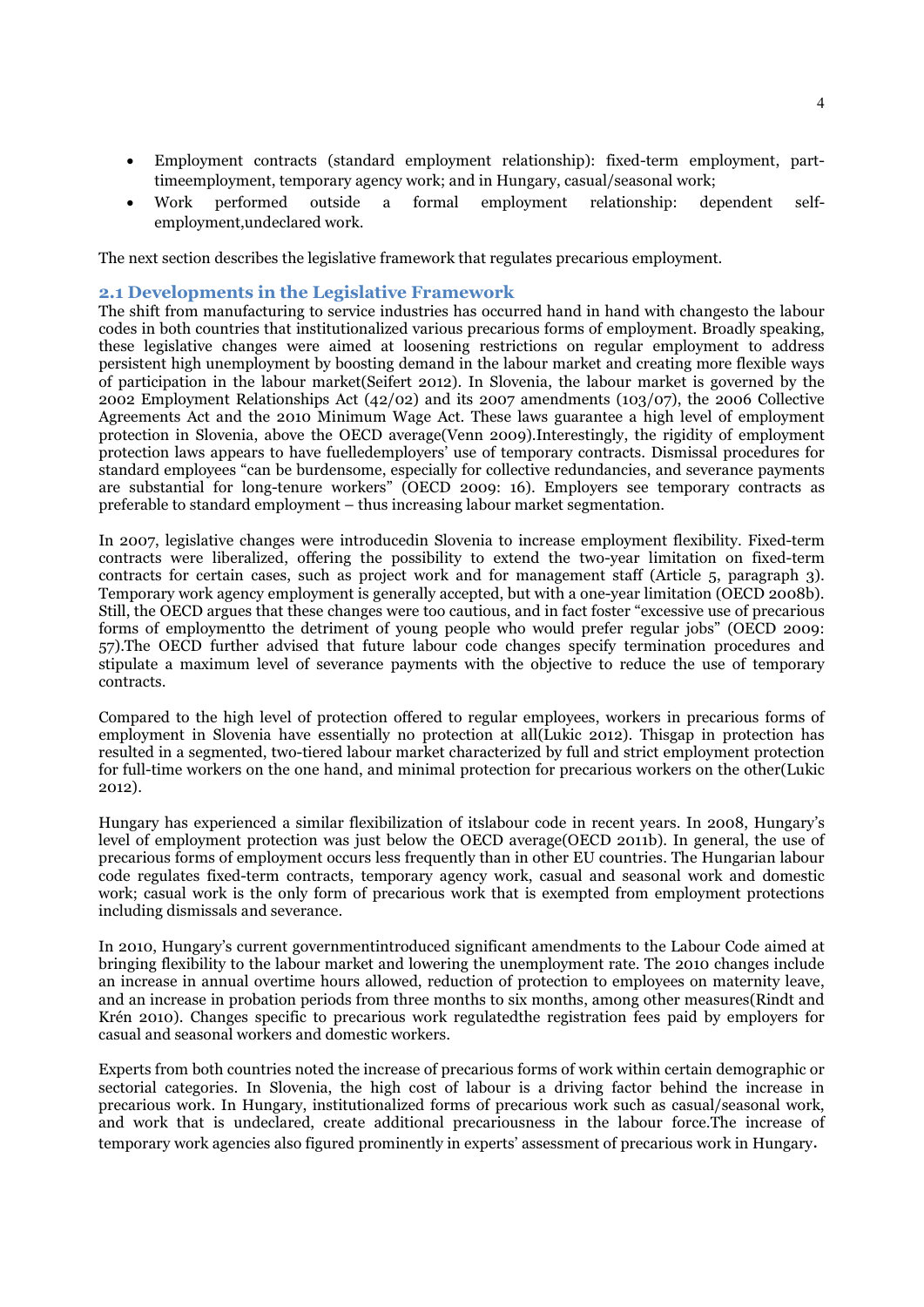## **2.2 Institutionalized Forms of Precarious Employment in Hungary and Slovenia**

### **Part-time employment**

Slovenia's share of part-time workers has steadily increased to 9.4 per cent since 2002. The incidence of part-time work in Hungary has increased more slowly to 3.6 per cent in 2010, less than a percentage point increase since 2000. The incidence of part-time work in both countries still falls well below the EU average of 16.8 per cent(OECD 2011f).



**Chart 3: Incidence of full-time and part-time employment in Hungary (in %), 2000-2010**

Source: (OECD 2011f)





While part-time work remains a relatively minor phenomenon in Hungary, it is notable that among those who are employed part-time, 17 per cent reported being "forced" to work-part time (less than 30 hours per week), because they could not find a full-time job(OECD 2011g).

In both countries, women are disproportionately represented in part-time work. Women make up the largest share of part-time workers in both Hungary and Slovenia. In 2011, 66 per cent of part-time workers in Hungary were women; in Slovenia, 58 per cent were women(OECD 2011f).

Source: (OECD 2011f)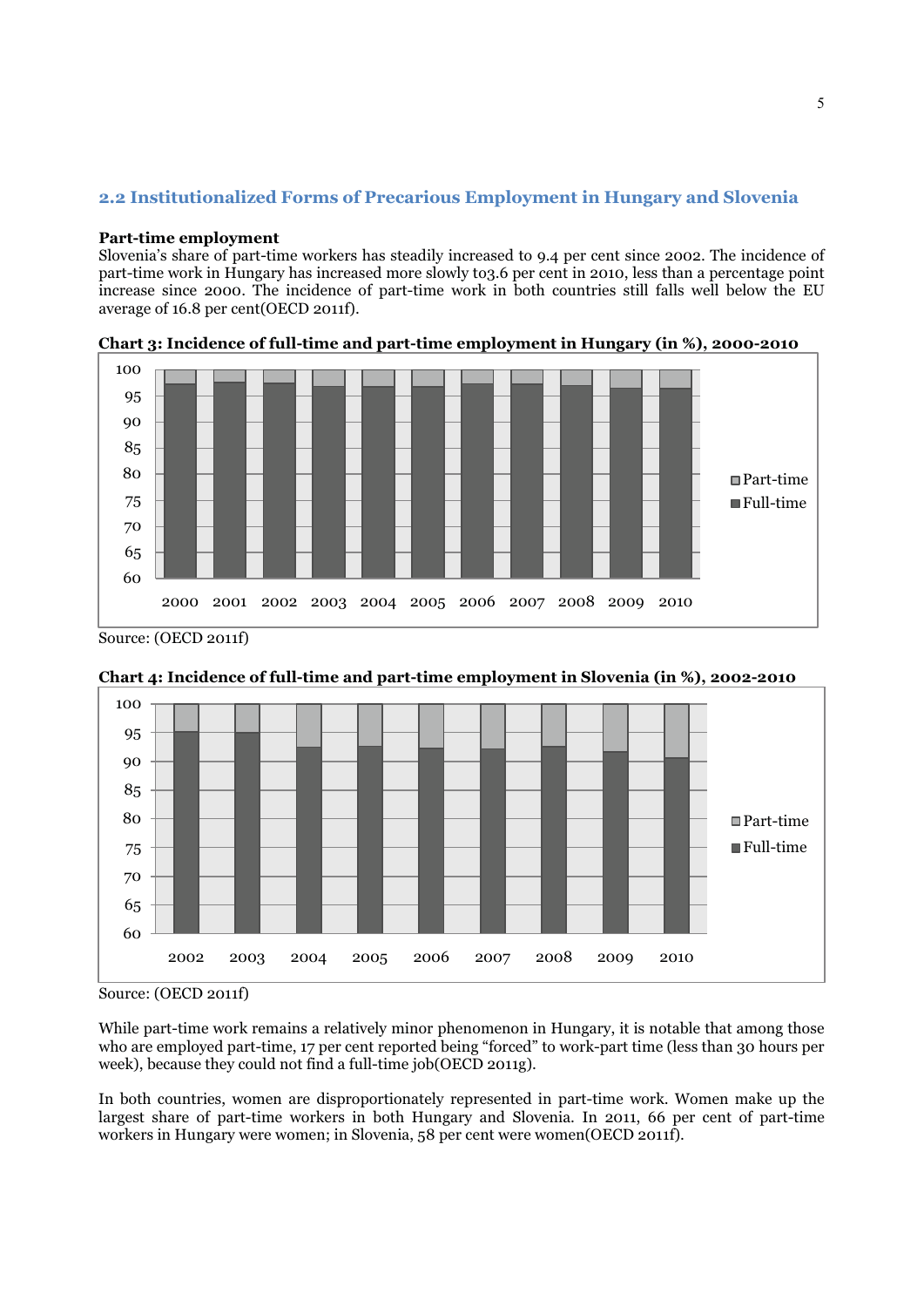Experts noted various potential problems with the use of part-time work. While part-time work may serve as a way to achieve work-life balance for many workers, particularly women starting a family(Agócs 2012), the abuse of part-time work may make workers more vulnerable. Part-time work may become synonymous with half-time work, so even if workers would like to work the maximum legal number of part-time hours, there is little opportunity to do so(Seifert 2012). For example, 18 per cent of Slovenian part-time workers are considered to be underemployed, i.e. they wished to work more hours and were unable to do so (Eurostat 2011a). This accounts for 1.9 per centof the labour force (Eurostat 2011b). In Slovenia, a representative of the ZSSS union confederation described how teachers or researchers may be employed with part-time contracts, but actually complete undeclared full-time work(Lukic 2012).

#### **Fixed-term contracts**

In both Hungary and Slovenia, the use of fixed-term contracts, i.e. a work contract of limited duration, has become more widespread over the last decade. Employees with fixed-term contracts made up 8.9 per cent of the total workforce in Hungary in 2011, and 18.2 per cent in Slovenia – the EU-27 average is 14.1 per cent(Eurostat 2012). The incidence of fixed-term work contracts, like other forms of precarious work, has a gendered nature: in Slovenia 19.3 per cent of the female workforce had a temporary contract in 2010, while 15.4 per cent of working men did.



**Chart 5: Employees with a limited duration contract in Hungary and Slovenia, 2000-2011**

Source: (Eurostat 2012)

In Hungary, there are no restrictions on the first-time use of fixed contracts, and the labour code does not stipulate a limit on the number of successive fixed-term contracts. However, a fixed-term contract can be deemed indefinite if "the contract is repeatedly established or extended without the employer having a legitimate reason to do so and this violates the employee's legitimate interests" (OECD 2008a). The maximum duration of successive fixed term contracts is five years. In 2009, the Hungarian national trade union confederations successfully lobbied for a Labour Code amendment to guarantee that employees with fixed-term work contracts receive the same wages and salaries as employees with permanent work contracts. Those workers may also be entitled to other social benefits stipulated in the collective agreement('Reports of Affiliates to the 32nd IMF World Congress' 2009).

The use of fixed-term contracts in Slovenia is more regulated. Fixed-term contracts may only be used in cases stipulated by the Employment Relationship Act, a firm-level collective agreement or a sector-level agreement. There is no limit to the number of successive fixed-term contracts; however, the maximum total duration for contracts must not exceed two years(OECD 2008b). Nonetheless, according to the ZSSS union confederation representative, employers are able to prolong fixed-term contracts successively by shifting workers administratively among positions(Lukic 2012).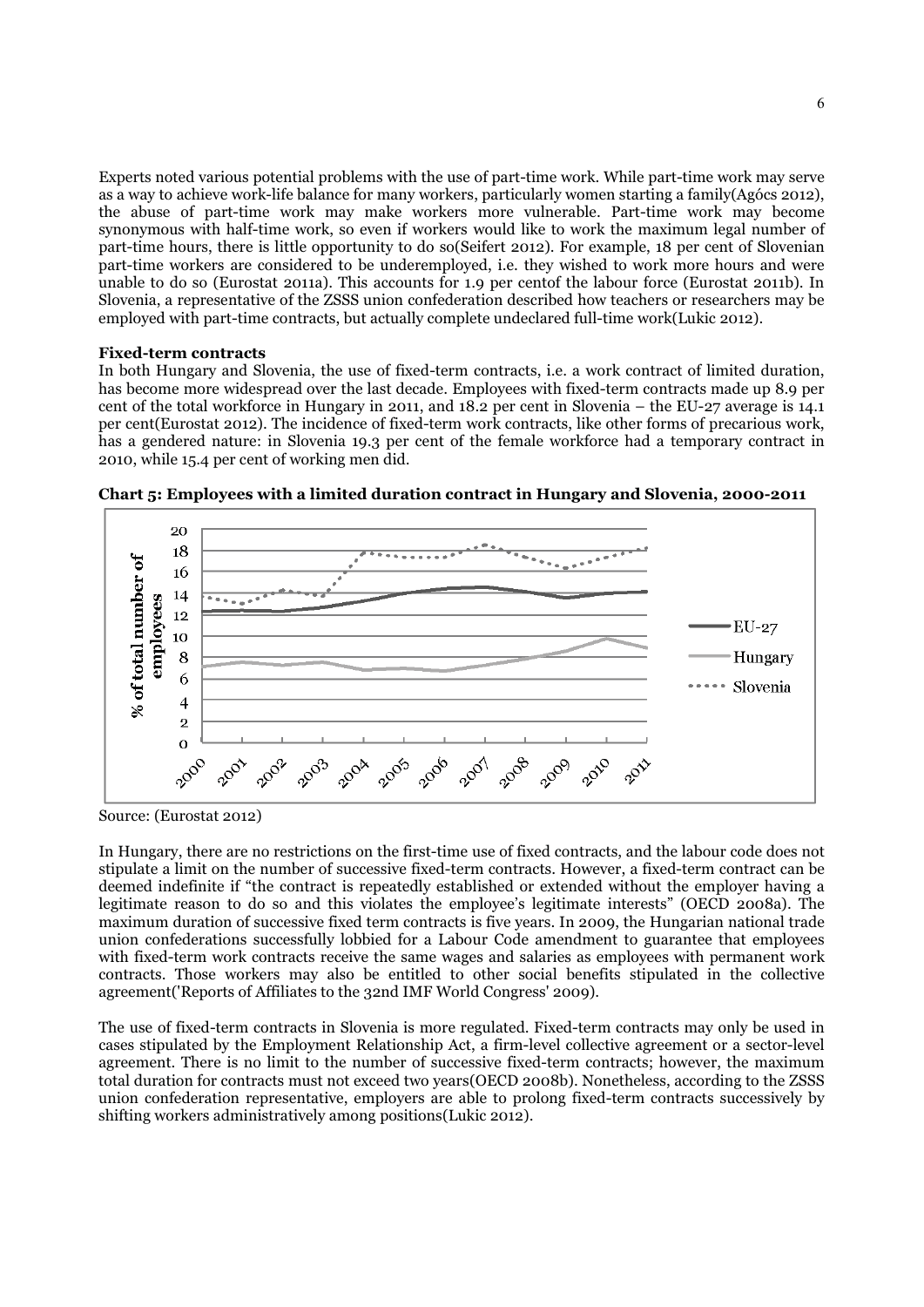#### **Temporary agency work**

The proliferation of temporary agency work is noted in both Hungary and Slovenia. In 2007, Hungary had nearly 100,000 temporary agency workers – nearly double the number of those workers in 2004(Neumann 2008). Temporary work agencies (TWA) are generally allowed for all types of work, but it is illegal to hire TWA employees during a strike. There is no maximum number of renewals of TWA contracts, nor is there a maximum cumulative duration, although the Labour Code stipulates that prolonged TWA contracts that "derogate the justified interests of the employee" without any justified interest of the employer are considered indefinite term. TWA must be treated equally from the first day of employment, excluding wages; wages must be equal after a six-month period(OECD 2008a).

The use of TWA contracts is also growing in importance in Slovenia. While temporary agency workers comprise a small part of the total workforce, their numbers have similarly doubled in recent years from 2,445 workers in 2004 to 4,874 workers in 2007(Luzar 2008). Like in Hungary, TWA are generally allowed for any type of work, except to break a strike. However, the labour code goes further to stipulate that TWA is not allowed when employer has laid off large numbers of workers in the previous 12 months, or where determined through sector-level collective agreement (only if such agreements ensure greater security of worker safety and health). The number of TWA contracts is not restricted, but their cumulative duration must not be longer than one year. Equal treatment is determined by provisions of the Employment Relationships Act, collective agreements and other binding acts(OECD 2008b).

The growth of TWA is seen by Hungarian trade unions to be very problematic, as the use of such contracts is perceived to serve as replacement of standard-type jobs. Instead of as a temporary stop-gap measure to increase personnel temporarily, TWA are used as long-term cost cutting measures or as replacements for regular workers(Tarsoly 2012). Although agency fees may make TWA costly, the employer avoids the administrative costs of advertising and recruiting employees and conducting interviews. Union representatives also noted the indefinite use of TWA employees, citing cases in which TWA employees worked for years with one employer. Unfortunately, TWA work may be the only option for young people entering the workforce, or for the long-term unemployed. The lack of choice regarding this type of precarious work amounts to "forced labour," according to one union expert(Agócs 2012).

#### **Self-employment**

Self-employment rates have decreased in Hungary since 2000, representing 12 per cent of the workforce in 2010. The Slovenian rate has increased to 17.3 per cent.

The problem of "bogus self-employment" occurs in both countries, allowing employers to avoid paying high taxes and contributions. Since 2006, a crackdown on bogus contracts in Hungary led to the conversion of many of these bogus contracts to legal employment contracts(Horváth 2009). However, bogus self-employment still occurs particularly in the area of IT programming in Hungary and the media sector in Slovenia.

In Hungary, trade unions do not specifically address the problems of the self-employed. In Slovenia, the ZSSS throughout 2011 criticized the increase in subsidies for self-employment introduced by the Ministry of Labour. Such legislation, they say,not only promotes precarious work in general, but also opens up new opportunities for bogus self-employment, as shown by several cases of abuse reported by workers. The unions argue that while self-employment may be a viable option for many workers, the approach must be balanced with some form of training program that provides them with general knowledge of their rights and obligations (Skledar 2012).

#### **Casual and seasonal work**

In Hungary, casual work is regulated through use of the Booklet for Casual Workers. Initially the booklet was envisaged as a way to turn private households into lawful employers following the German "minijobs" model. However, its use became common in agriculture, construction and other industries that employ casual/seasonal workers.

A casual worker applies for the booklet free of charge and can take jobs for a maximum of 120 days per year. The employer must pay taxes and social insurance contribution by way of a legal stamp, regulated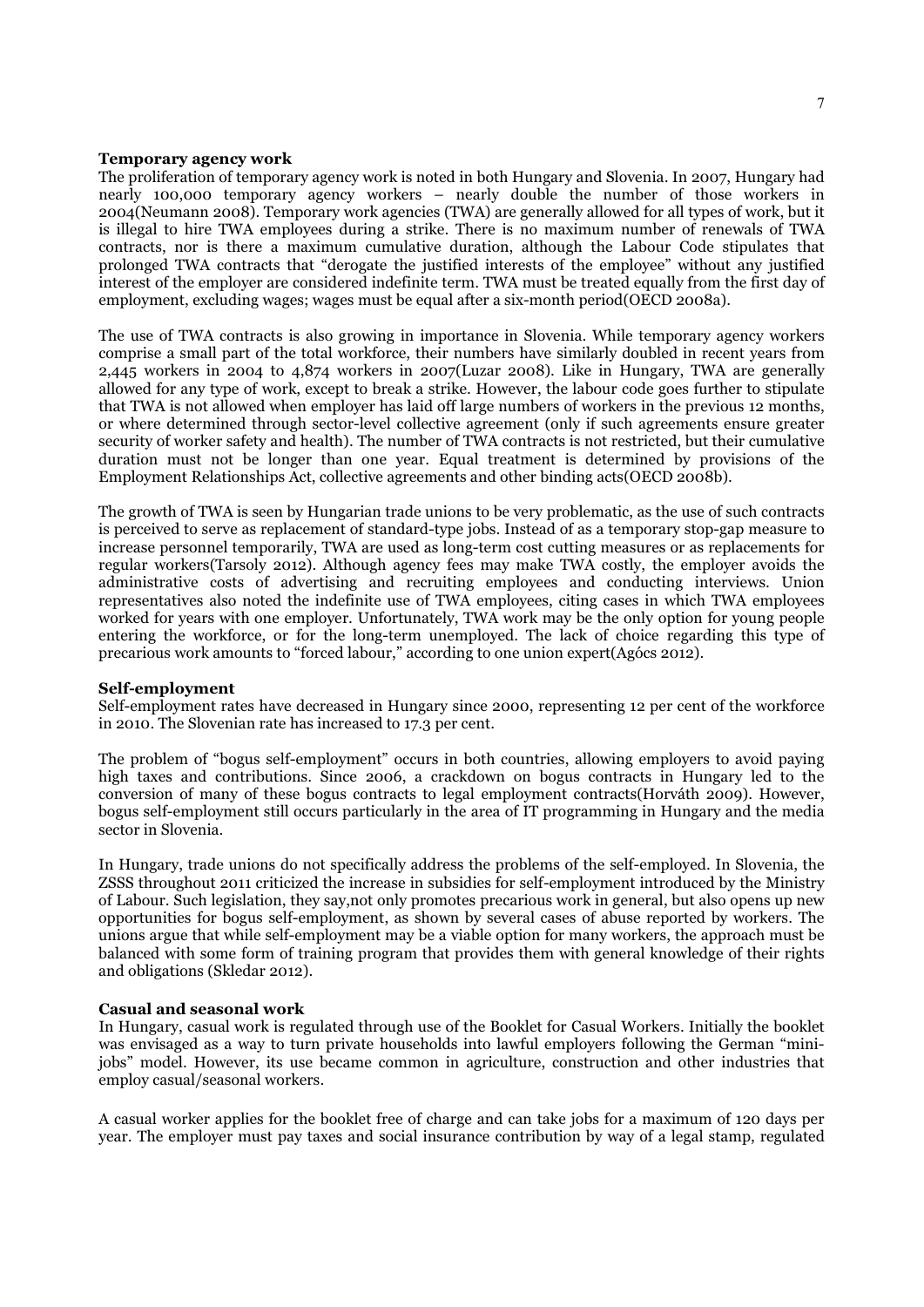depending on the day's wages. In 2007, 372,000 booklets were in use. Employment offices report that the misuse of this form of work has in effect replaced regular employment due to its lower wage levies. In some cases, employers terminate a regular employment contract through mutual consent, but then the employee registers for the casual booklet, allowing the employer to rehire the employee with preferential terms. Presumably, these employers may pay wages above the booklet requirements through undeclared, "under the counter" wages(Neumann 2010).

In Hungary, unions have not yet addressed the misuse of casual employment.

#### **Undeclared work**

A highlywidespreadtype of precarious work in Hungary is the phenomenon of undeclared work. In this situation, employersofficially pay an employee minimum wage – but they also pay an "undeclared" amount above minimum wage "under the table."In addition to the state's loss of tax revenue, the risk of precariousness for these undeclared workers increases as their social security benefits decrease. In Hungary, incidence of undeclared payments is noted particularly in the construction industry, but also among highly skilled and white-collar employees(Tóth and Neumann 2009). Social partners and the government have sought to address this problem within the construction industry by introducing wage tariffs. But the reality, according to one specialist, is that there is a lack of political will to take stronger measures to crackdown on undeclared work(Tóth and Neumann 2009).

Slovenia has also sought to reduce undeclared work through increased inspections in recent years and legislative measures aiming to turn undeclared employment into regular employment(Mrčela 2009). The role of social partners in this effort appears to be limited.

### **2.3 EvaluatingPrecarious Employment in Hungary and Slovenia**

In general, the prevalence of precarious work in Hungary and Slovenia is increasing. The legislative framework in both countries has facilitated increasing levels of precarious work, following trends throughout Europe to deregulate regular employment types and improve flexibility with the aim of reducing structural unemployment. In Slovenia, the relatively high level of protection for regular work has contributed to demand for non-standard types of work. In Hungary, legislative changes in recent years have given employers more freedom in utilizing precarious forms of employment. In both countries, there is the perception among union leaders and experts that the spread of these types of employments is replacing jobs that, in the past, would have been standard.

The next section examines the strategies unions use to address precarious employment.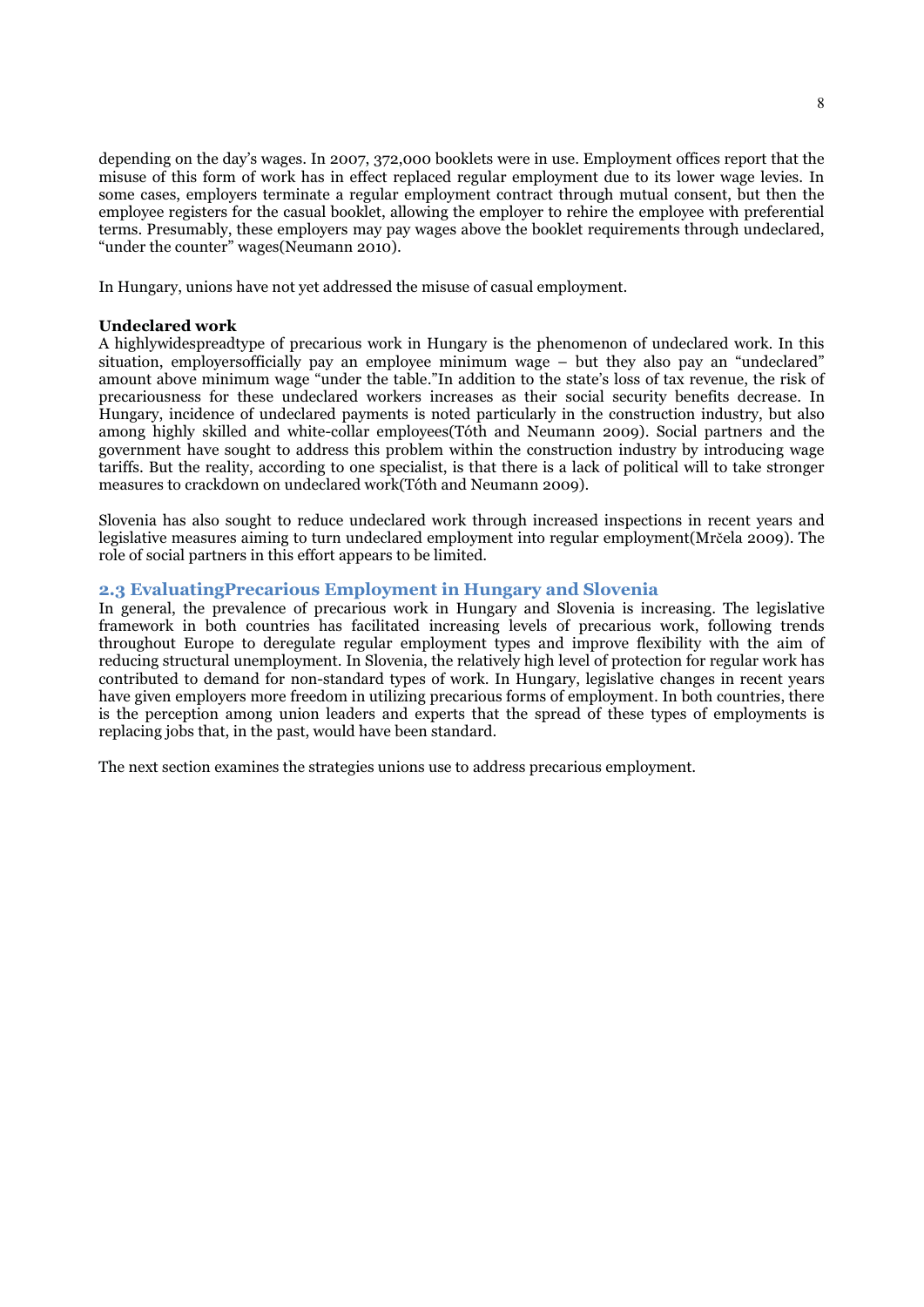## **3. Trade Union Response to Precarious Employment in Hungary and Slovenia**

Slovenia and Hungary, similar to other transition countries, have experienced declining union membership in the last decade. In Slovenia, trade union density declined from 37.5 per cent in 2003 to 26 per cent in 2009(OECD 2011h). This trend of decreasing membership has occurred despite the economic boom in the Slovenian economy(Stanojevic 2012). In 2008, Hungarian trade union density was 16.8 per cent – a decline of about 5 percentage points since  $2000$  (OECD 2011h). The numbers are in stark comparison from 1990, prior to Hungary's economic and political transition, when 3.9 million employees – about 83 per cent of the workforce – reported paying trade union fees(Neumann 2009).Several confederations represent unions at the national level, represented in the accompanying table. Slovenia's collective bargaining system covers most of the employees, on a voluntary basis. Collective bargaining coverage in Hungary was 25.5 per cent in 2004(Neumann 2009).

| Main Slovenian trade union organizations                          | Estimated membership |  |  |  |  |
|-------------------------------------------------------------------|----------------------|--|--|--|--|
| Association of Free Trade Unions (ZSSS)                           | 300 000              |  |  |  |  |
| Confederation of public-sector trade unions (KSJS)                | 80 000               |  |  |  |  |
| Konfederacia 90                                                   | 40 000               |  |  |  |  |
| Confederation of New Trade Unions (KNSS)                          | 35 000-40 000        |  |  |  |  |
| Pergam Confederation                                              |                      |  |  |  |  |
| Alternativa                                                       |                      |  |  |  |  |
| Union of Workers of Slovenia                                      |                      |  |  |  |  |
|                                                                   |                      |  |  |  |  |
| Main Hungarian trade union organizations                          | Estimated membership |  |  |  |  |
| National Association of Hungarian<br>Trade<br>Unions.<br>(MSZOSZ) | 205 000              |  |  |  |  |
| Democratic League of Independent Trade Unions, (LIGA)             | 100 644              |  |  |  |  |
| National Federation of Workers' Councils, (MOSZ)                  | 50 000               |  |  |  |  |
| Trade Unions' Cooperation Forum, (SZEF)                           | 225 000              |  |  |  |  |
| Confederation of Unions of Professionals, (ESZT)                  | 85 000               |  |  |  |  |
| Alliance of Autonomous Trade Unions, (ASZSZ)                      | 120 000              |  |  |  |  |
|                                                                   |                      |  |  |  |  |

#### **Table 1: Main trade union organizations in Slovenia and Hungary**

Source: (Neumann 2009, 'Slovenia: Industrial relations profile*'* 2007)

A second trend affecting trade unions is a changing regulatory framework that restricts the bargaining ability of unions. As a rule, Hungary's social partners are consulted in the tripartite National Interest Reconciliation Council (OrszágosÉrdekegyeztetöTanács, OÉT) on any bill that affects the "world of work" (Neumann 2009). However, a ruling from the Hungarian constitutional court in 2008 declared the OÉT's functions of setting the national minimum wage as public power functions that must not be exercised by bodies without appropriate legitimacy, effectively limiting the bargaining of the unions in the tripartite OÉT to proposals only. Additionally, the government in 2012 replaced the OÉT with a new entity, the National Economic and Social Council (NGTT), comprised of representatives of employers, workers, chambers of commerce and churches, but it can only propose changes and draft proposals for the government(Komiljovics 2011). Furthering reflecting the changing role of social dialogue is the distance between the current government and the social partners; the government only convened the OÉT twice in one year, and made several decisions and resolutions without consulting the social partners.

Collective bargaining in Hungary also occurs within the framework of multi-employer collective agreements in both the private and public sectors. Companies belonging to the same group might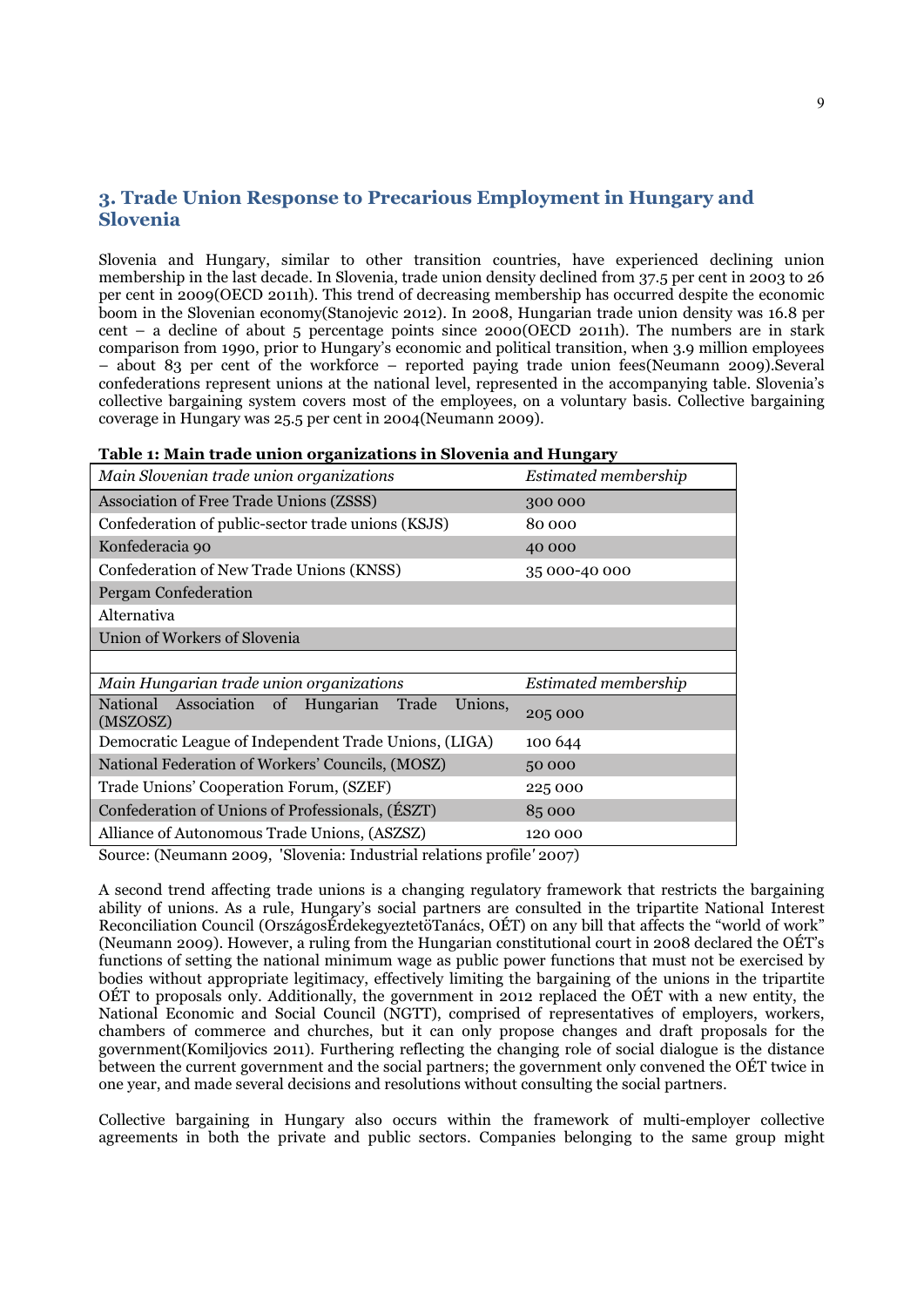conclude multi-employer agreements. However, most private and public sector agreements occur at the company or institution level(Neumann 2009).



**Chart 6: Trade union density in selected OECD countries (in %), 2000-2010**

Source: (OECD 2011h)

In Slovenia, collective bargainingis managed by a large range of trade unions and employer associations. However, the trade unions have lost a third of their members during recent years;44 per cent of employees were trade union members in 2007, compared to 63.5 per cent in 1994 ('Slovenia: Industrial relations profile*'* 2007). There are seven trade union confederations in Slovenia, and the largest one is the Association of Free Trade Unions (ZSSS). In addition, there are five employer organizations in Slovenia<sup>1</sup>. Following the 2006 legislative changes, membership in the chambers of commerce was no longer mandatory for private companies, which has decreased their density rate to 80-90 per cent, with expected further decline.

The context of trade unions in Hungary and Slovenia informs our analysis of trade union responses to precarious employment. Using Heery and Abbott's ( 2000)approach to trade unions and precarious employment and utilized in a coordinated framework on union strategies and instruments across six countries, we consider the trade union strategies on precarious work in the following dimensions:

- $\bullet$  inclusion: union strategy to include/integrate precarious employees into their constituency and serve as broad interest representation organizations without making specific differences between precarious and regular workers.
- exclusion: union strategy to serve as interest representation organizations for insiders (regular employees) only and exclude precarious workers from their constituency and from union interests.
- separation: union strategy to separate precarious workers from the rest of their constituency and treating precarious workers as a particular group that requires special attention, aims and instruments in interest representation.
- $\bullet$  reduction: union strategy that aims to bridge the divide between precarious and regular employees by reducing precariousness. Unions strive to influence/implement changes in

<sup>&</sup>lt;sup>1</sup>The Chamber of Commerce and Industry of Slovenia (GZS), Chamber of Craft and Small Businesses Slovenia (OZS), Association of Employers Slovenia (ZDS), Slovenian Chamber of Commerce (TZS), and Associatioin fo Employers for Craft Activitieis of Slovenia (ZDODS).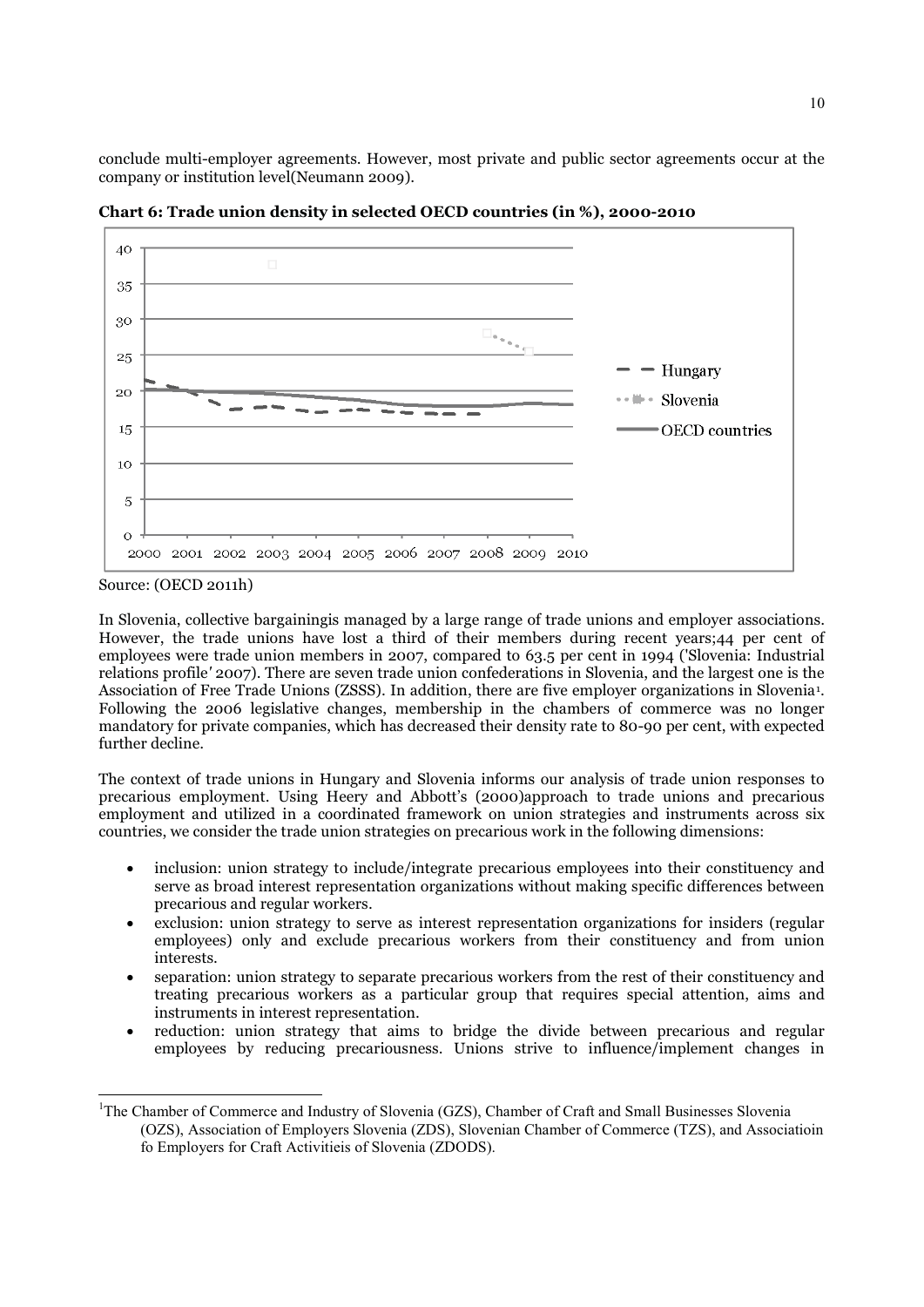employment conditions of precarious employees in order to bring these closer and comparable to employment conditions of regular employees.

 elimination: trade union strategy aiming at eliminating all forms of precarious work in the economy(Kahancová and Martišková 2011).

| Table $\epsilon$ , bu ategies utilized by trade unions (ricery and Abbott $\epsilon$ 000) |            |           |            |              |                                                     |  |  |
|-------------------------------------------------------------------------------------------|------------|-----------|------------|--------------|-----------------------------------------------------|--|--|
|                                                                                           |            |           |            |              | Dimensions of union strategies regarding precarious |  |  |
|                                                                                           | employment |           |            |              |                                                     |  |  |
| Strategic instruments                                                                     | Inclusion  | Exclusion | Separation | Reduction    | Elimination                                         |  |  |
| Bargaining and collective                                                                 | X          |           | X          | X            | X                                                   |  |  |
| agreements                                                                                |            |           |            |              |                                                     |  |  |
| Organizing<br>precarious                                                                  | X          |           | X          | X            | X                                                   |  |  |
| workers in trade unions                                                                   |            |           |            |              |                                                     |  |  |
| Service-oriented instruments                                                              | X          |           | X          |              |                                                     |  |  |
| Political instruments                                                                     | X          | X         | X          | X            | X                                                   |  |  |
| Litigation                                                                                | X          |           | X          | X            | X                                                   |  |  |
| Mobilization                                                                              |            |           | X          | X            | X                                                   |  |  |
| Media-oriented instruments                                                                | X          |           | X          | X            | X                                                   |  |  |
| Identity politics                                                                         | X          | X         | X          | $\mathbf{x}$ | X                                                   |  |  |
| Building and disseminating                                                                | X          | X         | X          | X            | X                                                   |  |  |
| benchmarks on employment                                                                  |            |           |            |              |                                                     |  |  |
| standards                                                                                 |            |           |            |              |                                                     |  |  |

## **Table 2: Strategies utilized by trade unions (Heery and Abbott 2000)**

Source: Heery and Abbott (2000)

Trade unions may utilize several instruments in order to accomplish the above goals. The dimensions that each tool touches upon are indicated in the table.

- $\bullet$  bargaining and the conclusion of collective agreements – unions aim at achieving their goals through engaging in collective bargaining concerning particular rights of precarious employees.
- organizing precarious workers in trade unions – trade unions develop particular action to increase the number of precarious employee members, and consequently improve their rights.
- service-oriented instruments – trade unions empower precarious workers and equip them with information on their statutory rights and employment situation.
- political instruments – union involvement in the legislative process to improve the rights of precarious workers and employment standards.
- $\bullet$  litigation to enforce established employment regulation – unions strive to protect and/or improve the rights of precarious employees through monitoring, reporting and formal litigation.
- $\bullet$  mobilization – unions organize mobilization campaigns (e.g., protests and manifestations) and industrial action (e.g., strikes) in order to point attention to the rights of precarious workers regardless of whether they are organized in trade unions.
- $\bullet$  media-oriented instruments – in order to influence employment rights of precarious workers and precarious employment in general, unions use the media as an instrument to channel their claims, concerns and opinions and attempt to shape public opinion.
- identity politics to shape the character of precarious workers – unions use a variety of proactive instruments (e.g., information campaigns, media appearance, involvement in discussions and other similar actions) with the aim of influencing the self-recognition of precarious employees and supporting their empowerment.
- $\bullet$  building and disseminating benchmarks on employment standards in the society – similar to identity politics, unions engage in information campaigns in decent work, media appearance, involvement in discussions and related actions in order to influence the general perception of standard employment in the society and set benchmarks for what is standard and what is precarious.

This description of the trade union toolbox regarding precarious work, and the aims such tools seek to accomplish, provides an analytical framework through which the authors examined union activities regarding precarious employment in Hungary and Slovenia. The primary empirical evidence collected in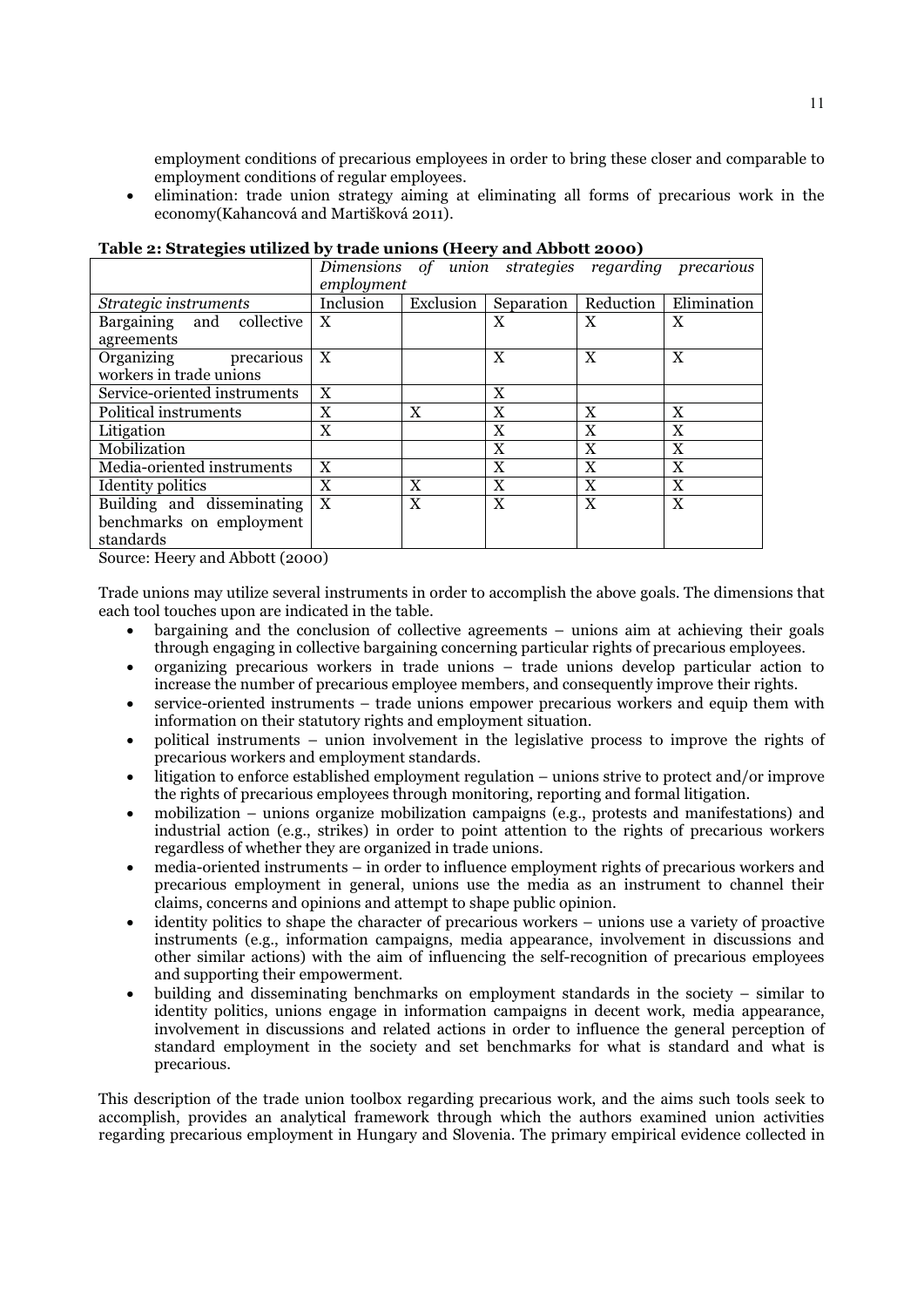April and May 2012 through personal interviews with labour experts and trade union representatives in both countries sheds insight on several instances in which unions are addressing the issue of precarious employment. The next section describes the authors' findings.

## **3.1 Trade union strategies on precarious employment**

This section presents Hungarian and Slovenian trade union responses to precarious work. Through interviews with select union representatives and academic experts, we sought to answer the following:

- -Do unions recognize the challenge of precarious employment?
- -What strategies do they utilizetorespond to particular forms of precarious employment?
- -What instruments do unions select to achieve their aims?

We also sought to determine the trade union responses to precarious employment since 2008, in the wake of the global financial crisis.

### **Union engagement in the legislative process – national level**

Perhaps due to the relatively low incidence of precarious work in Hungary, the level of trade union activity related to precarious work at the national level is limited in scope. Trade unions appear to be relatively unengaged with most forms of precarious employment, except TWA. While trade unions may be engaged in indirectly benefiting precarious work through their lobbying efforts for worker rights and benefits in general, their direct intervention regarding precarious work is limited to lobbying efforts to regulate the use of TWA.

While recognizing the potential problems in other forms of precarious work, both union representatives expressed their priority concerns for TWA, as it is a form of employment that has the potential to replace standard employment. Part-time employment or telecommuting, on the other hand, are seen as options workers choose in order to have a better work/life balance, for instance. In dealing with TWA issues, the union representatives are working to prevent abuses of TWA workers through regulation – and also protect their core membership from the abuse of these types of workers. In 2006, trade unions successfully lobbied for changes to the labour code to strengthen inspections, guarantee equal pay for TWA and non-TWA workers after six months, and eliminate abuses (Neumann 2005) In 2008, trade union discussion on an EU directive regarding TWA argued for increased restrictions on the use and duration of temporary workers – unions would like to restrict the usage of TWA to only transitory periods in times of peak labour demand, thus restraining the practice of long-term use of agency workers.However, the unions did not have an official position on the directive(Neumann 2008).

In Slovenia, the ZSSS union has been very active on the issue of precarious work as it relates to students, pensioners and the unemployed. The union successfully organized a campaign against the introduction of the so-called mini-jobs legislation. This law on temporary work was passed in November 2010 and was strongly opposed by the unions and youth organizations. While the law limited the number of working hours, the scope of the temporary work was widened from just students to also include pensioners and the unemployed. The unions highlighted that, with the new legislation, temporary work may take over a larger share of the labour market, and at the same time dilute workers' rights due to inefficiencies of the Slovenian labour inspections. The unions led a campaign and collected the 40,000 signatures needed to trigger a referendum on these new legal provisions. The law ended in a national referendum in April 2011, and was defeated with 80 per cent of votes against the new legislation(Skledar 2011).

Furthermore, throughout 2011, ZSSS has criticized the increase in subsidies for self-employment introduced by the Ministry of Labour. The unions stressed that such legislation not onlypromotes precarious forms of work in the Slovenian labour market in general, but also opens up new opportunities for bogus self-employment, as mentioned in the previous section of this report. The unions have emphasized that self-employment may be the only option for many workers, but such an approach should be accompanied with a training program, which would provide them with general knowledge of their rights and obligations (Skledar 2012).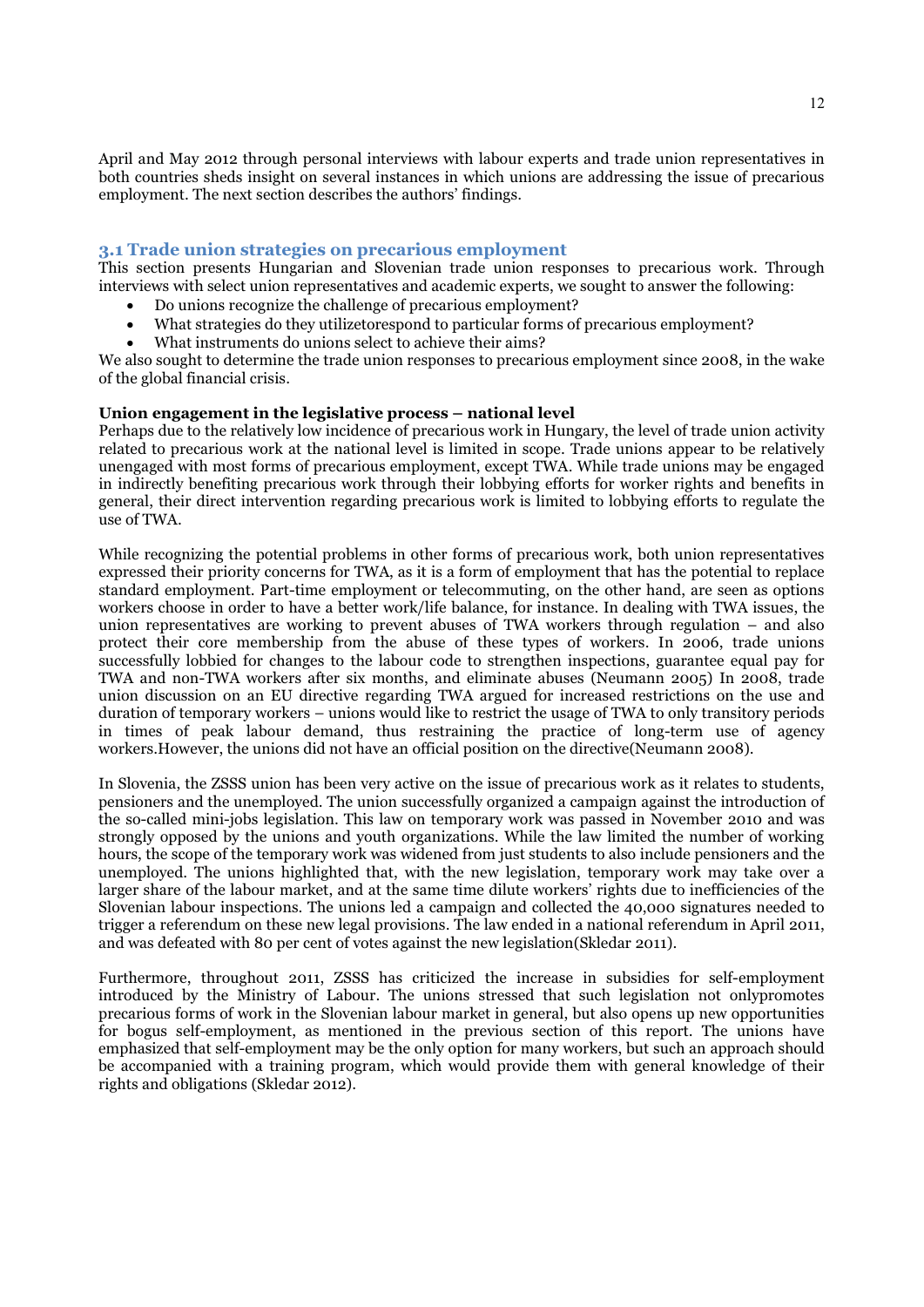## **3.2 Collective bargaining on precarious employment**

The Hungarian union structure is characterized by trade unions that are workplace unions; "being a trade union member is the same as being a member of a workplace union"(Neumann and Tóth 2010) Consequently, only a relatively small part of membership fees go toward funding sectorial and nationallevel bodies. The metalworkers' union VASAS noted that some company-level agreements have addressed TWA issues.

In Slovenia, there is no collective bargaining regarding the TWA issues(Luzar 2008).While TWA workers could become members of any trade union, they are not using those rights. As highlighted during the interview with the ZSSS representative, in general, "a precarious worker is a frightened worker": they tend to be very reluctant in either reporting the breaches of labour legislation or asking for better labour rights, so are therefore sceptical of how the unions could help them and do not see the advantages of collective bargaining.

### **3.3 Other forms of addressing precarious employment**

Interviews with union representatives revealed that unions perceive substantial difficulties in organizing precarious workers in unions. In the Hungarian case, the problem of organizing TWA workers has to do with the atypical structure of the employee-employer relationship (as a TWA is paid through an agency, not the employer), and the lack of desire among TWA workers to participate in a union, given the temporary nature of their time at one employer. However, VASAS union has had success in reaching out to and educating TWA workers, which could be considered identity politics.

Additionally, VASAS has employed mobilization efforts and media-oriented instruments to address TWA issues. VASAS organized thousands of workers and demonstrated in 12 Hungarian cities on World's Day for Decent Work, on October 7, 2009, using a "freeze mob" campaign in which union activists "froze" for 1-2 minutes in city squares while others distributed leaflets on the topic of precarious work, gaining extensive media coverage(Gardner 2009). The underlying message: precarious work is everyone's business('WDDW in Hungary - Flash mob actions everywhere' 2009).VASAS' leadership had the support of other sectorial unions and the MSZOSZ confederation.

Similarly in Slovenia, precarious workers are typically not organized in unions,as the majority of precarious workers have just joined the labour market; they have never been unionized and are not aware of potential benefits of collective bargaining Therefore, the ZSSS confederation is attempting to approach the large share of precarious workers by addressing the issues of the younger population. More specifically, a new trade union for young workers has been founded. Its communication campaigns are based on social media, approaching the young population with potentially interesting topics for this cohort – e.g. privacy in the workplace or work-life balance. While these actions are in general targeted to increase the interest and union membership of these workers, this could also be considered as a first step to a more coordinated action for tackling the precarious work issues of the young population. Slovenian ZSSS is also offering specific services to the precarious workers – ZSSS has a designated person who can be contacted to address the issues of precarious employment (Carls 2011).

The next section evaluates these various responses to precarious work and their effectiveness, and recommends strategies trade unions may employ to more successfully address the issue of precarious work.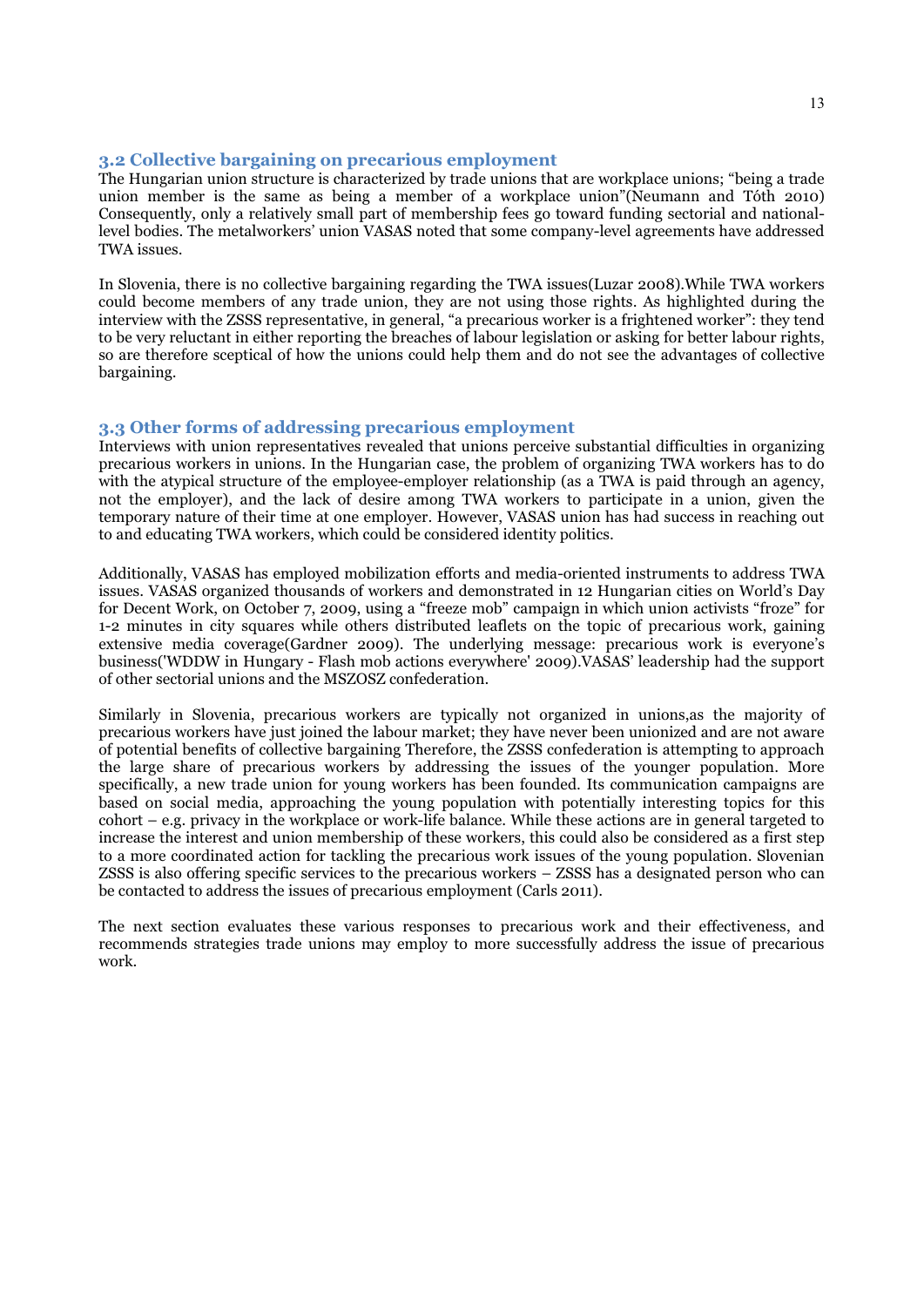## **4. Evaluation of Trade Union Responses and Recommendations**

Evidence from interviews suggests that unions in both Hungary and Slovenia share a critical view of precarious employment and the risks to both precarious workers and to core union membership that the use of this type of work poses. However, the extent of trade union engagement on the issue varies significantly between the two countries, with Slovenia's main union confederation taking on the issue of precarious work at the national level, while in Hungary the issue is tackled in the context of temporary work agencies (TWA) at the sectorial level.

In Hungary, most of trade union engagement on precarious work focuses on TWA, as unions see this work as the most threatening of all precarious work forms to standard employment. At the sectorial and company level, unions are engaging in activities to recruit members, advocate on behalf of TWA workers, bargain with employers, and raise awareness both among workers and the general public about the issue. VASAS is one example of a trade union that has successfully engaged the issue of precarious work through strategies aimed at the inclusion, separation and reduction of precarious work within their agenda at the sectorial level. VASAS offers service-oriented instruments such as legal advice on an ad hoc basis to TWA workers, even those who are not union members. VASAS has conducted collective agreements with an eye toward the TWA issue. It has mobilized its membership and recruited new members among TWA workers, and utilized the media to disseminate its message. VASAS is also involved in shaping perceptions of precarious workers through identity building initiatives to empower precarious workers, and engaged in discussion about precarious work to shape employment benchmarks.

Similarly, the strategy of the Slovenian ZSSS seems to be reduction/inclusion, as the priorities of the union are to narrow the gap between the labour rights of labour segments(Lukic 2012).Whiletemporary employment (including both temporary agency work and fixed-time work) as a share of total employment has decreased in the 2007-2010 period, Slovenia is nonetheless characterized by an already high share of temporary employment. On the other hand, part-time employment has been increasing, which could be attributed to the recent financial crisis. Nonetheless, it stays below the European average. The issue is particularly relevant for the young population, which is predominantly employed in part-time arrangements. In the period 2007-2010, the share of youth employment has increased by 135 per cent (Carls 2011: 49),which is mostly driven by the strong growth of student jobs. Studies report that prolonging tertiary education can also be interpreted as a response to the crisis (Carls 2011).

These developments therefore drive the union activities in Slovenia – meaning that unlike in Hungary, precarious work is high on unions' agendas at the national level. The Slovenian unions have focused on two main categories of precarious employment: precarious youth work, and specific categories of precarious employment, such as part-time and self-employment. The position of the ZSSS union regarding precarious work is clear: workers' rights such as severance payments or notice periods should be standardized, regardless of the duration of employment. As previouslydiscussed, the Slovenian labour market can be perceived as two-tiered; (i) workers with full and strict employment protection; and (ii) precarious workers, which have no protection at all. Therefore, the union strives to harmonize these two sections and ensure the same labour rights for all workers.To achieve this goal with respect to precarious work, the union has designated a contact person within the union to specifically address precarious issues. Additionally, the founding of a separate union for young workers, who are disproportionately precarious workers, is one successful tool the union has utilized to achieve this goal.

At the national level in Hungary, unions also have a general strategy of lobbying for the restriction and reduction of precarious employment. But the tools to accomplish this are limited to political instruments to influence the outcome of legislation, and to some extent building employment standard benchmarks indirectly through discussion of legislative changes that affect all employees. In the period of the global crisis, changes to the labour code initiated by the current government threatened to reduce the level of social protection given to workers of all types, prompting protests by the major unions (Altintzis 2009). However, despite concern about the increase in precarious work, the main driver of union activity remains core membership. Simply put, "there is no strategy" regarding precarious work at the national level, according to one representative from the Hungarian national confederation Democratic League of Independent Trade Unions (LIGA)(Szilágyi 2012).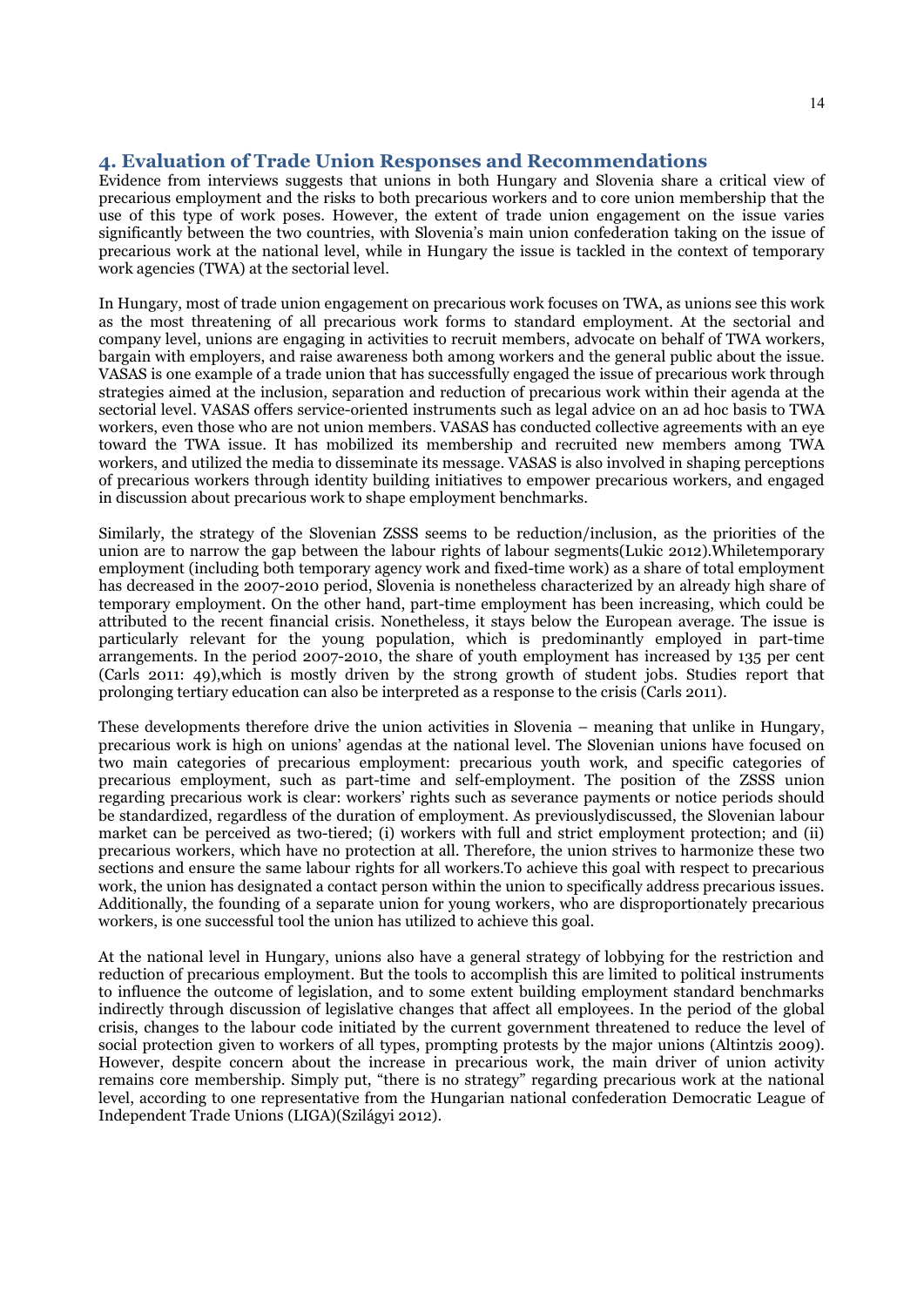In both countries, the legislative climate combined with an overall trend of declining membership numbers have meant that now, more than ever, unions are focused on survival(Neumann 2012), but Hungary and Slovenia show different responses to this reality in the context of precarious work. At the national level, Slovenia's ZSSS has prioritized the precarious work issue and utilized a strategy of inclusion and reduction of precarious work through its lobbying activities and the foundation of a union for youth. In Hungary, the experience of VASAS at the sectorial level offers one way Hungarian unions might address precarious work more broadly.

The varying success of Hungary and Slovenia in addressing precarious work issues at different levels is partly a result of the different incidences of precarious work: given the larger share of precarious work experienced in Slovenia, unions there may simply be more apt to create strategies and devote resourcesto engage with the topic. Nonetheless, it is interesting to note that the most successful strategies in both countries are those that emphasize the inclusion of precarious workers into union constituencies and the recognition of precarious issues as separate and distinct from those of traditional union members.

In both Hungary and Slovenia, strategies of inclusion and separation include the organization of precarious workers in trade unions (as seen in Slovenian's youth-oriented trade union and VASAS' efforts to organize precarious workers within its ranks), the creation service-oriented instruments specific to precarious workers, and mobilization efforts and media-oriented instruments, such as VASAS' "freeze mobs" campaign in 2009 to increase awareness of the issue of precarious work. In Hungary, however, VASAS is the exception to the rule: it is one of the few unions to have attempted to organize non-union members in recent years. But the experience of VASAS in Hungary and ZSSS in Slovenia suggest that there is ample opportunity for unions to organize precarious workers, increase their membership base, and build support for trade unions among precarious employees.

Despite examples of unions' ability to develop union membership among precarious workers in both countries, Slovenia and Hungary display contrasting levels of success in political actions that address precarious employment. Political action and engagement in the legislative process is an important tool in unions' ability to attempt to reduce or regulate precarious employment.In Hungary, the political opportunity for unions to effect legislative change is limited by the ability of trade unions to work in partnership with like-minded governments, and in recent years, the manoeuvring space for social partners has undergone significant changes that inhibittheir bargaining power. This dependency on political support has left Hungary's social partners with little success in using these instruments to change legislation and reduce the incidence ofprecarious employment.

However, the success of Slovenia in rolling back legislation that incentivized precarious work demonstrates that the political opportunity of unions may be large enough to create the level of public support needed to make legislative change. The effectiveness of political action in Slovenia may be a result of ZSSS' prioritization of precarious work on its agenda, and its ability to address issues of precarious work in a targeted way. The formation of a youth-focused union and an information campaign aimed at raising awareness of the negative consequences of precarious work helped generate the momentum needed to reject the legislation in a public referendum. Building public awareness of precarious work and support for the reduction of these employment forms, then, can be a powerful tool to accompany a union's political action strategies.

Interestingly, when unions in Hungary and Slovenia are successful in dealing with the topic of precarious employment, their strategies reflect innovation–such as Slovenia's youth organization that relies on social media for communication and addresses topics specific to the youth cohort, or VASAS' non-traditional media campaign that included "freeze mobs" to attract public and media attention to the precarious issue. These examples can be valuable lessons to other unions in CEE countries; unions should seek out new and non-traditional ways to reach out to precarious workers, instead of relying on the traditional methods used to engage unionized workers.

These experiences suggest that trade unions at all levels should pursue strategies of inclusion and separation, including the organization of precarious workers and the development of tools that address precarious work specifically. Such strategies will more successfully address issues facing precarious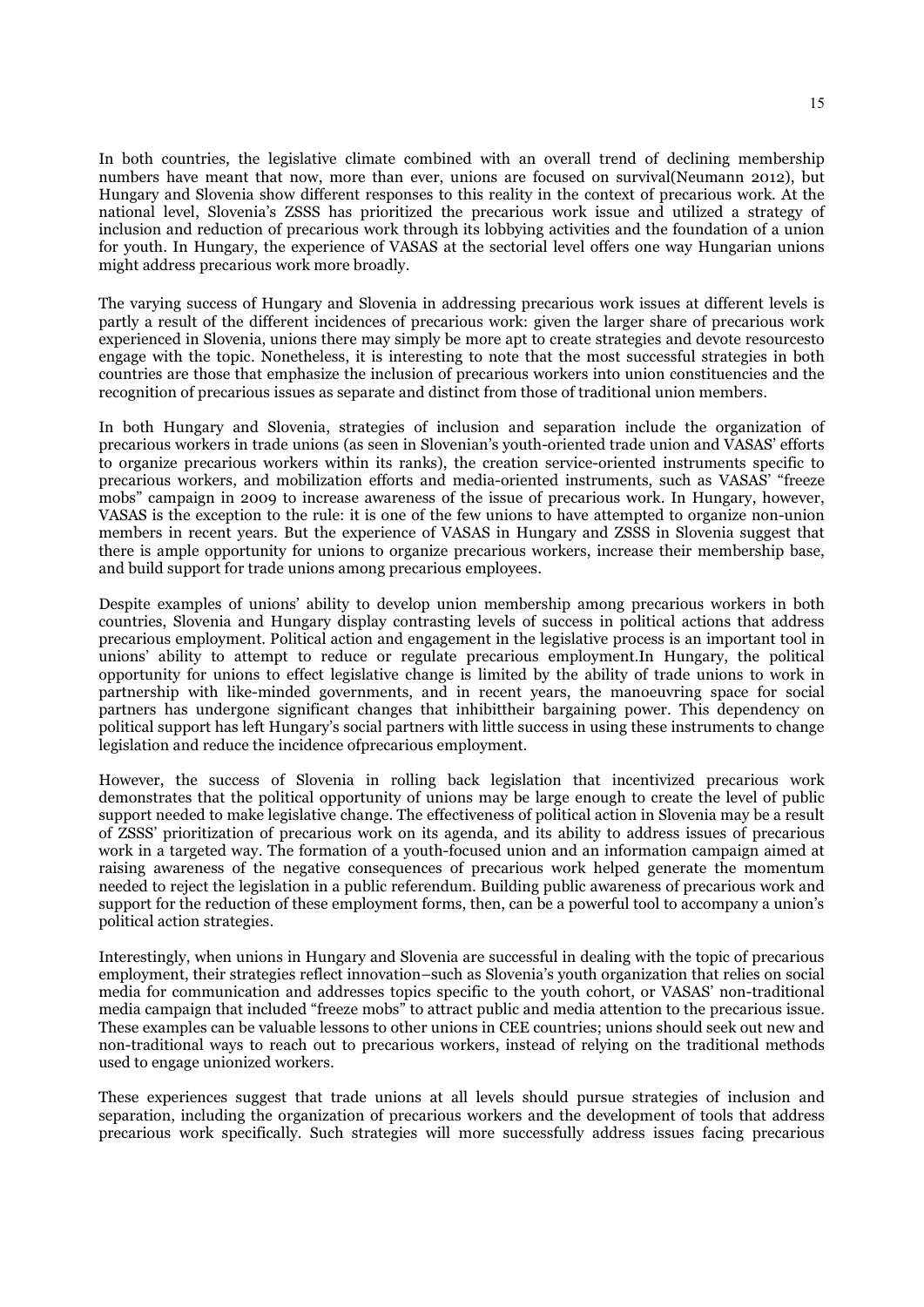16

workers and support political action to reduce or regulate precarious work. These strategies can be effective at both the sectorial or company level, as demonstrated in the experience of VASAS, as well as the national or confederation level, as in the experience of ZSSS. While politicalactionis one strategic tool unions may use, the effectiveness of this tool varies on the political opportunity structure and the dependency of the union on political partners to affect legislation. The ability of ZSSS to create public support for legislative change, however, demonstrates that unions can build the capacity to regulate or reduce precarious work. It is recommended, then, that a focus on the legislative process be balanced with union efforts to organize precarious workers, increase their membership base and build support for unions among precarious employees. This is particularly important given the long-term trend of increasing precarious employment in both Slovenia and Hungary.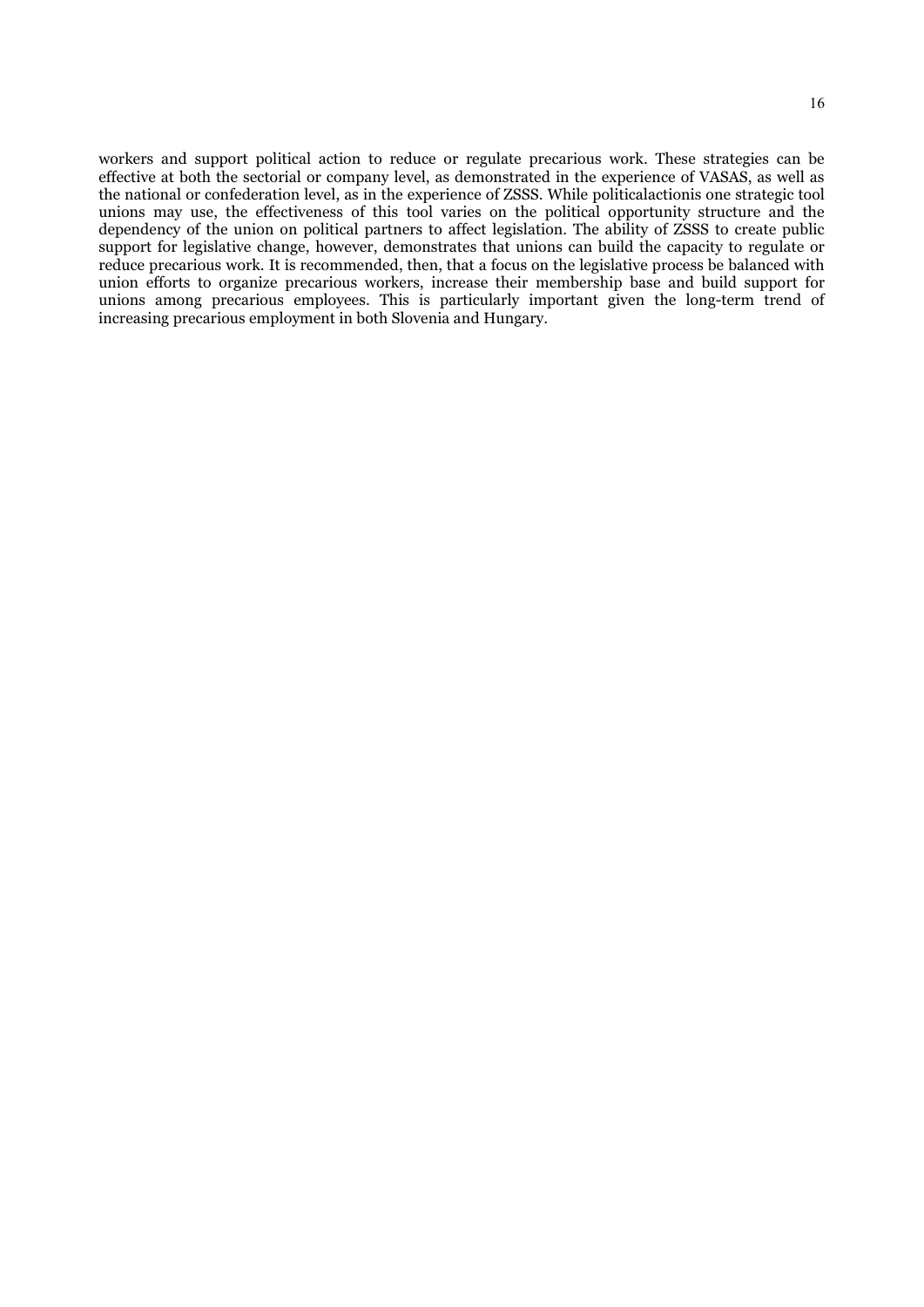### **Reference List**

- Agócs, A. (2012) Interview with Overmyer, K. Budapest. April 26, 2012.
- Altintzis, Y. (2009) 'MSZOSZ: April 18, Hungarian trade unions will demonstrate in front of the Parliament*',*http://www.ituc-csi.org/mszosz-april-18-hungarian-trade.html?lang=en [Accessed April 16, 2012].
- Eurostat (2010) 'Income and living conditions*',* European Commission. http://epp.eurostat.ec.europa.eu/portal/page/portal/income\_social\_inclusion\_living\_condition s/data/main\_tables.
- Eurostat (2012) 'Employees with a contract of limited duration (annual average)*',* Eurostat. http://epp.eurostat.ec.europa.eu/tgm/table.do?tab=table&init=1&plugin=1&language=en&pcode =tps00073.
- Gardner, A. (2009) 'Thousands take action against precarious work*',* International Metalworkers' Federation. http://www.imfmetal.org/index.cfm?c=20850 [Accessed May 17, 2012].
- Heery, E. and Abbott, B. (2000) 'Trade unions and the insecure workforce', in Heery, E. and Salmon, J. (eds.) *The Insecure Workforce.* London: Routledge, 155-180.
- Horváth, A. (2009) 'Hungary: Self-employed workers*',* EIRO. http://www.eurofound.europa.eu/comparative/tn0801018s/hu0801019q.htm [Accessed May 16, 2012].
- Kahancová, M. and Martišková, M. (2011) *Bargaining for Social Rights: Reducing Precariousness and Labour Market Segmentation through Collective Bargaining and Social Dialogue (BARSORI)*, Central European Labour Studies Institute (CELSI).
- Kalleberg, A. L. (2000) 'Nonstandard Employment Relations: Part-Time, Temporary and Contract Work', *Annual Review of Sociology,* 26, 341-365.
- Komiljovics, M. (2011) 'Government to stop consulting unions on minimum wage*',* EIRO. http://www.eurofound.europa.eu/eiro/2011/07/articles/hu1107021i.htm [Accessed May 20, 2012].
- Lukic, G. (2012) Interview with Huzjak, H. Llubljana, Slovenia. May 9, 2012.
- Luzar, B. (2008) 'Slovenia: Temporary agency work and collective bargaining in the EU*',* EIRO. http://www.eurofound.europa.eu/eiro/studies/tn0807019s/si0807019q.htm [Accessed May 16, 2012].
- Mr-ela, M. (2009) 'Measure to turn undeclared work into regular employment, Slovenia*',* EIRO. http://www.eurofound.europa.eu/areas/labourmarket/tackling/cases/si002.htm [Accessed May 16, 2012].
- Neumann, L. (2005) 'New legislation proposed on temporary agency work *',* EIRO. http://www.eurofound.europa.eu/eiro/2005/11/feature/hu0511102f.htm [Accessed May 20, 2012].
- Neumann, L. (2008) 'Hungary: Temporary agency work and collective bargaining in the EU*',* EIRO. http://www.eurofound.europa.eu/eiro/studies/tn0807019s/hu0807019q.htm [Accessed May 16, 2012].
- Neumann, L. (2009) 'Hungary: Industrial relations profile*',* EIRO.

http://www.eurofound.europa.eu/eiro/country/hungary.htm [Accessed May 20, 2012]. Neumann, L. (2010) 'Hungary: Flexible forms of work: 'very atypical' contractual arrangements*',*

- Eurofound. http://www.eurofound.europa.eu/ewco/studies/tn0812019s/hu0812019q.htm [Accessed May 16, 2012].
- Neumann, L. (2012) Interview with Overmyer, K. Budapest. April 27, 2012.
- Neumann, L. and Tóth, A. (2010) 'Trade union strategies to recruit new groups of workers Hungary*',* EIRO. http://www.eurofound.europa.eu/eiro/studies/tn0901028s/hu0901029q.htm [Accessed April 20, 2012].
- OECD (2008a) 'Employment protection in Hungary 2008*',* OECD Indicators of Employment Protection. http://www.oecd.org/dataoecd/25/53/42746094.pdf [Accessed May 16, 2012].
- OECD (2008b) 'Employment protection in Slovenia 2008*',* OECD Indicators of Employment Protection. http://www.oecd.org/dataoecd/26/3/42746471.pdf [Accessed May 16, 2012].
- OECD (2011a) 'Civilian employment in services as % of civilian employment*',* OECD Statistics. http://stats.oecd.org/ [Accessed May 16, 2012].